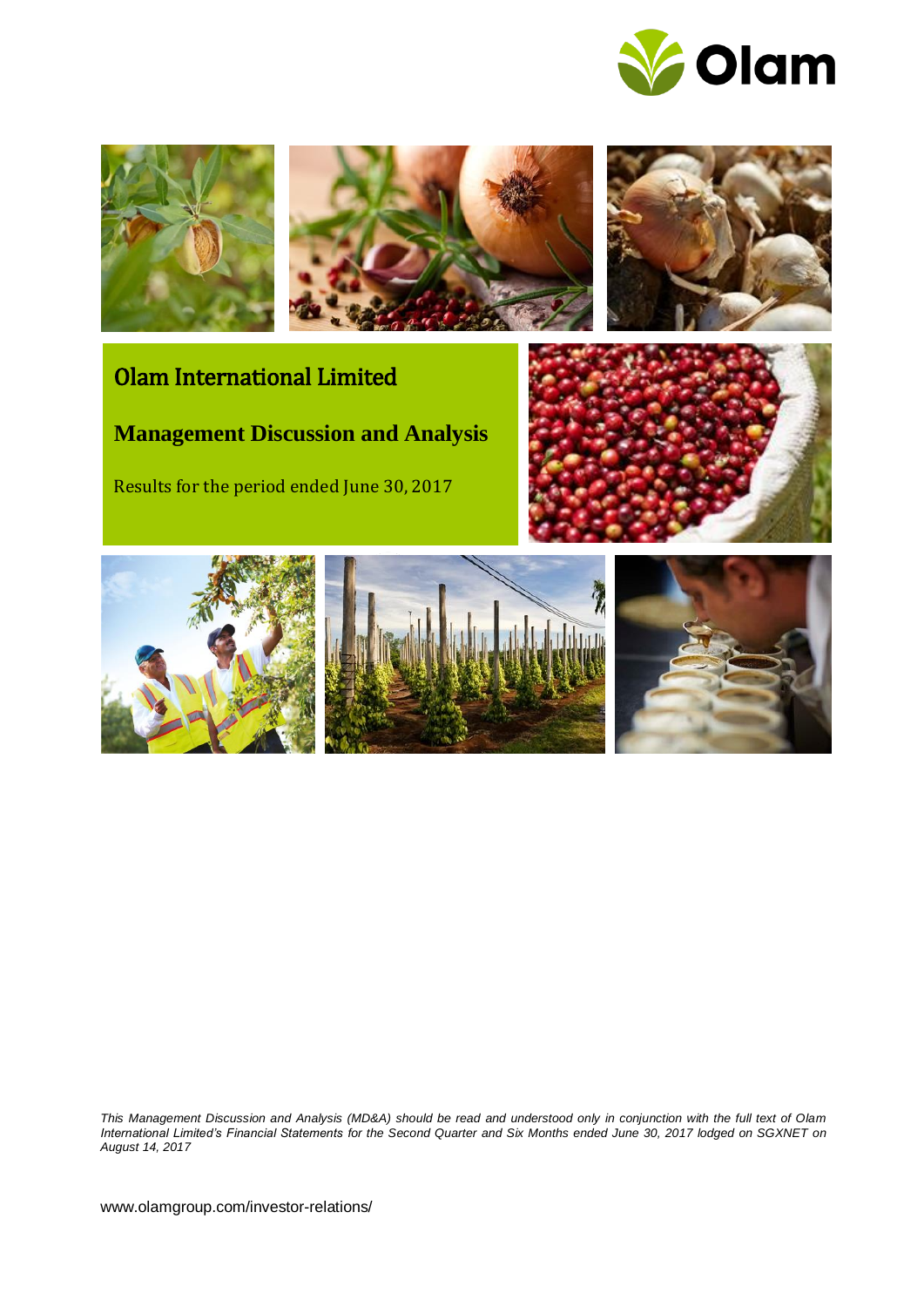

# **MANAGEMENT DISCUSSION AND ANALYSIS**

Results for the Second Quarter ("Q2 2017") and Six Months ended June 30, 2017 ("H1 2017")

# Contents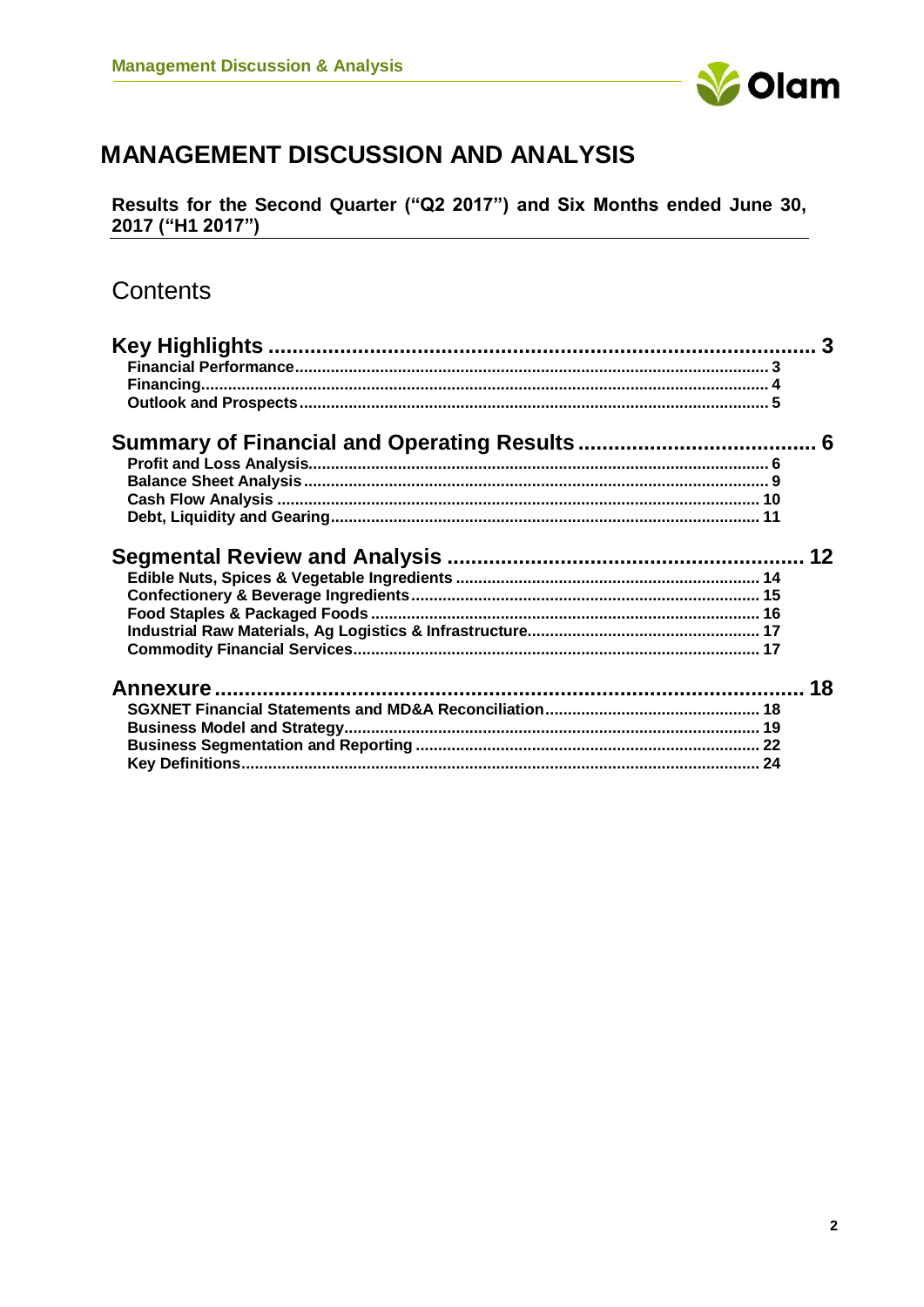

# <span id="page-2-0"></span>**Key Highlights**

## <span id="page-2-1"></span>**Financial Performance**

|                                                       |          |         |          |         |         | SGD Mn   |
|-------------------------------------------------------|----------|---------|----------|---------|---------|----------|
|                                                       | H1 2017  | H1 2016 | % Change | Q2 2017 | Q2 2016 | % Change |
| Volume ('000 MT)                                      | 8,939.8  | 6,447.5 | 38.7     | 4,478.1 | 3,482.0 | 28.6     |
| Revenue                                               | 12,324.7 | 9,742.8 | 26.5     | 6,520.5 | 4,981.3 | 30.9     |
| Net gain/(loss) in fair value<br>of biological assets | (1.6)    | (6.5)   | (75.2)   | 0.4     | (1.2)   | n.m.     |
| <b>EBITDA</b>                                         | 772.3    | 648.4   | 19.1     | 373.7   | 315.6   | 18.4     |
| Depreciation &<br>Amortisation                        | (183.7)  | (164.3) | 11.8     | (95.1)  | (83.8)  | 13.5     |
| Net Finance costs                                     | (258.0)  | (191.1) | 35.0     | (118.4) | (91.7)  | 29.1     |
| Taxation                                              | (54.1)   | (59.8)  | (9.4)    | (20.2)  | (28.8)  | (29.8)   |
| <b>Exceptional items</b>                              | (6.3)    | (12.4)  | n.m.     | (6.3)   | 0.1     | n.m.     |
| <b>PAT</b>                                            | 270.1    | 220.9   | 22.3     | 133.6   | 111.5   | 19.8     |
| <b>PATMI</b>                                          | 291.5    | 228.6   | 27.5     | 147.7   | 114.9   | 28.5     |
| <b>Operational PATMI</b>                              | 297.8    | 241.0   | 23.6     | 154.0   | 114.8   | 34.1     |

- ❖ **Profit After Tax and Minority Interests (PATMI) grew 27.5 %** to **S\$291.5 million in H1 2017** (H1 2016: S\$228.6 million) as improved Earnings Before Interest, Tax, Depreciation, and Amortisation (EBITDA) offset higher depreciation and amortisation, and net finance charges.
- ❖ **Operational Profit After Taxes and Minority Interests** (PATMI excluding exceptional items) **increased by 23.6% to S\$297.8 million** (H1 2016: S\$241.0 million).
- ❖ **EBITDA improved by 19.1% to S\$772.3 million in H1 2017** (H1 2016: S\$648.4 million) with growth coming from most segments. Contributing to the growth was **Edible Nuts, Spices & Vegetable Ingredients (up 42.4% from S\$179.2 million to S\$255.1 million**), **Food Staples & Packaged Foods** (**up 31.5% from S\$165.6 million to S\$217.7 million**), **Commodity Financial Services (CFS) (up from S\$0.9 million to S\$6.3 million**) and **Industrial Raw Materials (up 1.2% from S\$105.2 million to S\$106.5 million**) segments, which helped offset lower contribution from the **Confectionery & Beverage Ingredients segment (down 5.5% from S\$197.5 million to S\$186.7 million)**.
- ❖ **Sales volume increased by 38.7%** as compared to H1 2016 with higher contribution from all segments, led by enhanced trading volumes in Grains and Edible Oils during H1 2017.
- ❖ **Net finance costs** rose from S\$191.1 million in H1 2016 to **S\$258.0 million in H1 2017** due to a larger invested capital base, an increase in benchmark interest rates as well as an increase in higher-cost local currency borrowings to mitigate the impact of currency devaluation in certain geographies.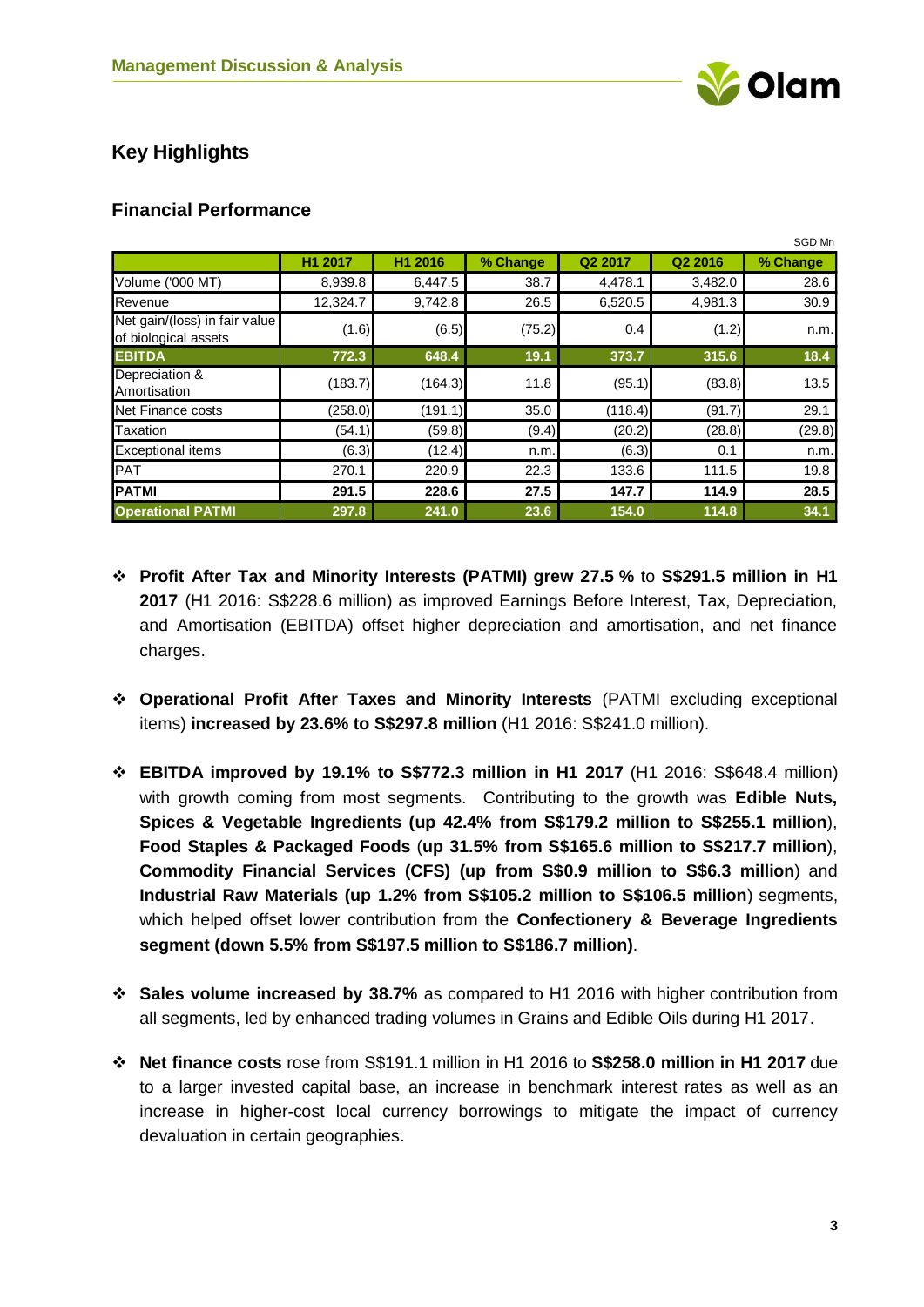

- ❖ **Depreciation and amortisation** was **higher at S\$183.7 million in H1 2017** (H1 2016: S\$164.3 million) on an enlarged fixed asset base after the completion of various acquisitions made in 2016.
- ❖ These results also included a **net loss of S\$1.6 million for H1 2017** on the **fair valuation of upstream dairy assets** compared to a net loss of S\$6.5 million in H1 2016.
- ❖ We incurred **gross cash capital expenditure (Capex) of S\$479.3 million in H1 2017** (H1 2016: S\$621.4 million), mainly for meeting ongoing Capex commitments during this period. **Net of disposals**, we invested cash of **S\$436.7 million in H1 2017** (H1 2016: S\$555.4 million).
- ❖ We generated **higher positive Free Cash Flow to Firm (FCFF)** of **S\$239.4 million in H1 2017** (H1 2016: S\$191.2 million).
- ❖ **Net gearing stood at 1.97 times** at June 30, 2017 compared to 1.99 times as at December 31, 2016.
- ❖ The Board of Directors has declared an **interim (one-tier tax exempt) ordinary dividend of 3.5 cents per share**.

# <span id="page-3-0"></span>**Financing**

- ❖ In March 2017, Olam announced that it has issued **US\$300.0 million of 5 years and 10 months senior unsecured notes due 2023** under its US\$5.0 billion Euro Medium Term Note Programme at 99.37 of their principal amount and priced at a fixed coupon of 4.375%.
- ❖ In late March 2017, Olam issued **¥5.7 billion (approximately US\$50.0 million) senior unsecured notes due 2022** at 98.0% of their principal amount and priced at a fixed yen coupon of 0.47%.
- ❖ In May 2017, the Company issued **¥6.0 billion of 5-year senior unsecured notes due 2022** at a fixed coupon of 0.9725% under US\$5.0 billion Euro Medium Term Note Programme.
- ❖ In June 2017, wholly-owned subsidiary Olam Americas Inc. undertook a **private placement** to issue **US\$170.0 million of fixed rate notes** at a fixed coupon of 3.73% for five years.
- ❖ In early July 2017, Olam priced a benchmark **S\$300.0 million of Subordinated Perpetual Securities** under its US\$5.0 billion Euro Medium Term Note Programme which bear a distribution rate of 5.5% for the first five years. Towards the end of the month, we tapped on these perpetual securities and issued an **additional S\$50.0 million at 100.25%** of the principal amount.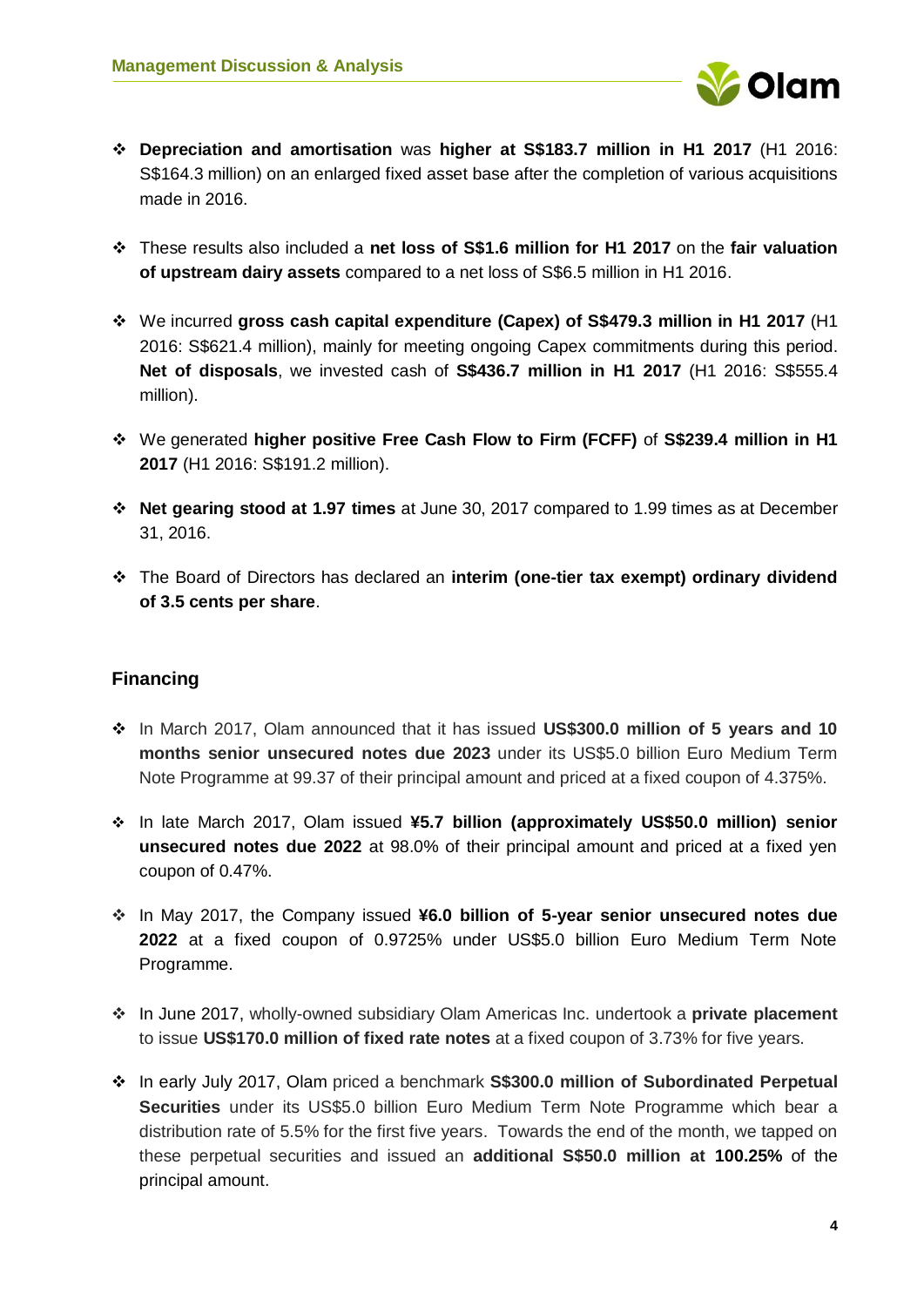

- ❖ During the same month, Olam also issued the following debt facilities:
	- ❖ Secured its first **revolving credit facility in Europe aggregating US\$1.0 billion**. The facility consists of three tranches – a one-year facility of US\$400.0 million, a 2-year facility of US\$300.0 million and a 3-year of US\$300.0 million;
	- ❖ Secured a **3-year term loan facility of ¥25.0 billion** (approximately US\$222.0 million) in the Japanese loan market through subsidiary Olam Treasury Pte. Ltd; and
	- ❖ Completed a **US\$400.0 million revolving credit facility** made up of three tranches one-year of US\$160.0 million, 2-year of US\$120.0 million and a 3-year of US\$120.0 million.
- ❖ Olam also issued a redemption notice to exercise its call back option and **redeem** the **outstanding 7.0% Perpetual Capital Securities of S\$235.8 million** on September 1, 2017.

# <span id="page-4-0"></span>**Outlook and Prospects**

While expecting macro-economic uncertainties to continue through the year, Olam believes its diversified and well-balanced portfolio provides a resilient platform to navigate the challenges in both the global economy and commodity markets. Olam will continue to execute on its strategic plan and pursue growth in its prioritised platforms. It remains focused on turning around underperforming businesses, ensuring gestating businesses reach full potential and delivering positive free cash flow.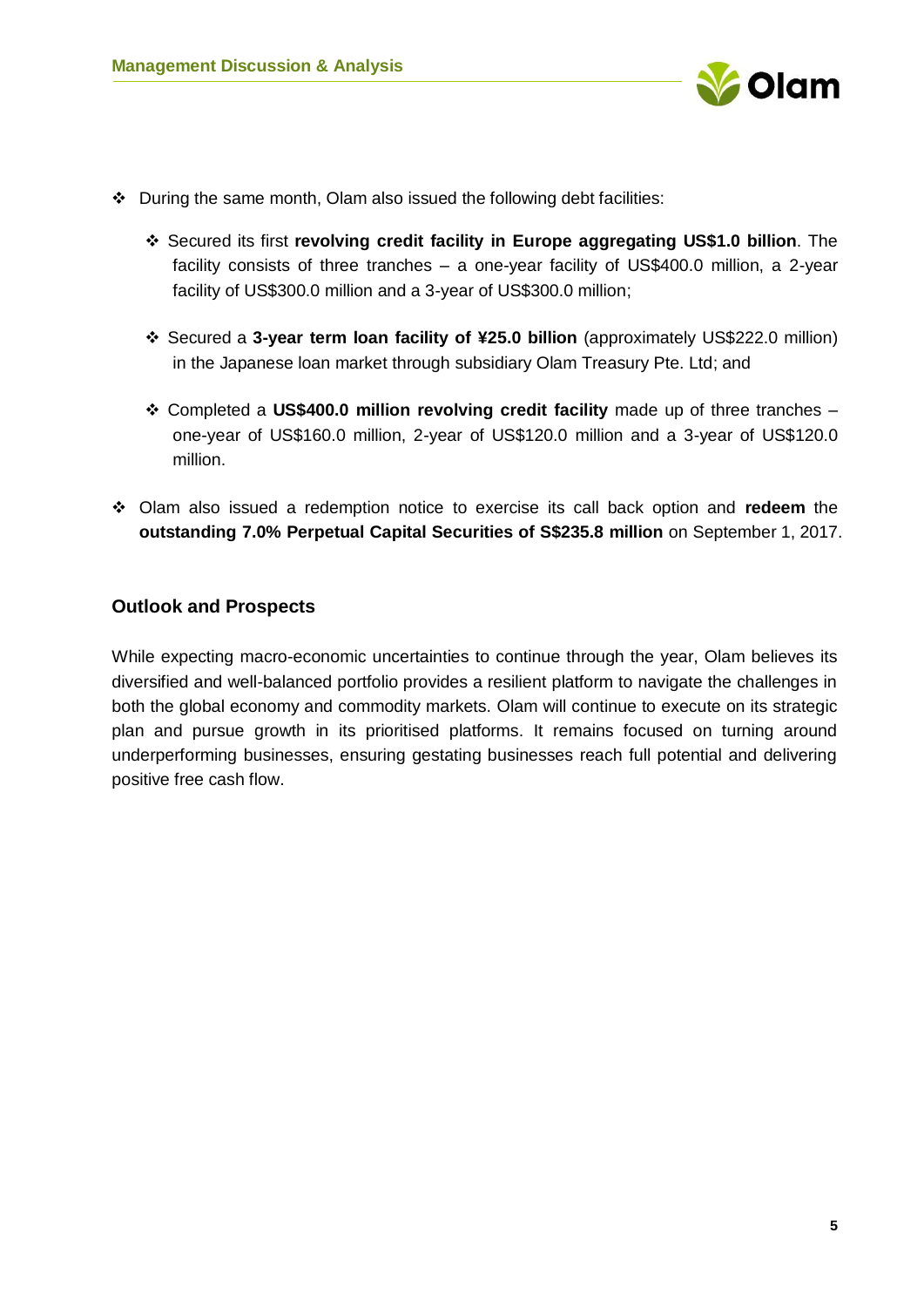

# <span id="page-5-0"></span>**Summary of Financial and Operating Results**

# <span id="page-5-1"></span>**Profit and Loss Analysis**

|                                                                        |             |            |          |           |            | SGD Mn   |
|------------------------------------------------------------------------|-------------|------------|----------|-----------|------------|----------|
|                                                                        | H1 2017     | H1 2016    | % Change | Q2 2017   | Q2 2016    | % Change |
| <b>Volume ('000 MT)</b>                                                | 8,939.8     | 6,447.5    | 38.7     | 4,478.1   | 3,482.0    | 28.6     |
| <b>Revenue</b>                                                         | 12,324.7    | 9,742.8    | 26.5     | 6,520.5   | 4,981.3    | 30.9     |
| Other Income^                                                          | 23.0        | 21.6       | 6.5      | 11.1      | 10.5       | 5.9      |
| Cost of sales^                                                         | (11, 023.5) | (8, 597.2) | 28.2     | (5,815.3) | (4, 441.9) | 30.9     |
| Overhead expenses^                                                     | (545.5)     | (475.3)    | 14.8     | (280.5)   | (219.3)    | 27.9     |
| Other operating expenses                                               | (24.3)      | (41.1)     | (40.9)   | (79.0)    | (18.6)     | 324.7    |
| Net gain/(loss) in fair value<br>of biological assets                  | (1.6)       | (6.5)      | (75.2)   | 0.4       | (1.2)      | n.m.     |
| Share of results from jointly<br>controlled entities and<br>associates | 19.5        | 4.1        | 372.9    | 16.5      | 4.7        | 251.8    |
| <b>EBITDA^</b>                                                         | 772.3       | 648.4      | 19.1     | 373.7     | 315.6      | 18.4     |
| <b>EBITDA %</b>                                                        | 6.3%        | 6.7%       |          | 5.7%      | 6.3%       |          |
| Depreciation & Amortisation                                            | (183.7)     | (164.3)    | 11.8     | (95.1)    | (83.8)     | 13.5     |
| <b>EBIT</b>                                                            | 588.6       | 484.1      | 21.6     | 278.6     | 231.8      | 20.2     |
| <b>Exceptional items</b>                                               | (6.3)       | (12.4)     | n.m.     | (6.3)     | 0.1        | n.m.     |
| Net Finance costs^                                                     | (258.0)     | (191.1)    | 35.0     | (118.4)   | (91.7)     | 29.1     |
| PBT                                                                    | 324.2       | 280.7      | 15.5     | 153.8     | 140.3      | 9.7      |
| Taxation^                                                              | (54.1)      | (59.8)     | (9.4)    | (20.2)    | (28.8)     | (29.8)   |
| <b>PAT</b>                                                             | 270.1       | 220.9      | 22.3     | 133.6     | 111.5      | 19.8     |
| PAT%                                                                   | 2.2%        | 2.3%       |          | 2.0%      | 2.2%       |          |
| Non-controlling interests                                              | (21.4)      | (7.6)      | 180.1    | (14.1)    | (3.4)      | 311.5    |
| <b>PATMI</b>                                                           | 291.5       | 228.6      | 27.5     | 147.7     | 114.9      | 28.5     |
| PATMI %                                                                | 2.4%        | 2.3%       |          | 2.3%      | 2.3%       |          |
| <b>Operational PATMI</b>                                               | 297.8       | 241.0      | 23.6     | 154.0     | 114.8      | 34.1     |
| <b>Operational PATMI %</b>                                             | 2.4%        | 2.5%       |          | 2.4%      | 2.3%       |          |

#### *Sales Volume*

Volume grew 38.7% with higher contribution from all segments, led by enhanced trading volumes in Grains and Edible Oils during H1 2017.

# *Revenue*

Revenue increased by 26.5% in H1 2017 mainly on higher sales volumes.

# *Other Income*

Other income (excluding exceptional items) was slightly higher by S\$1.4 million in H1 2017.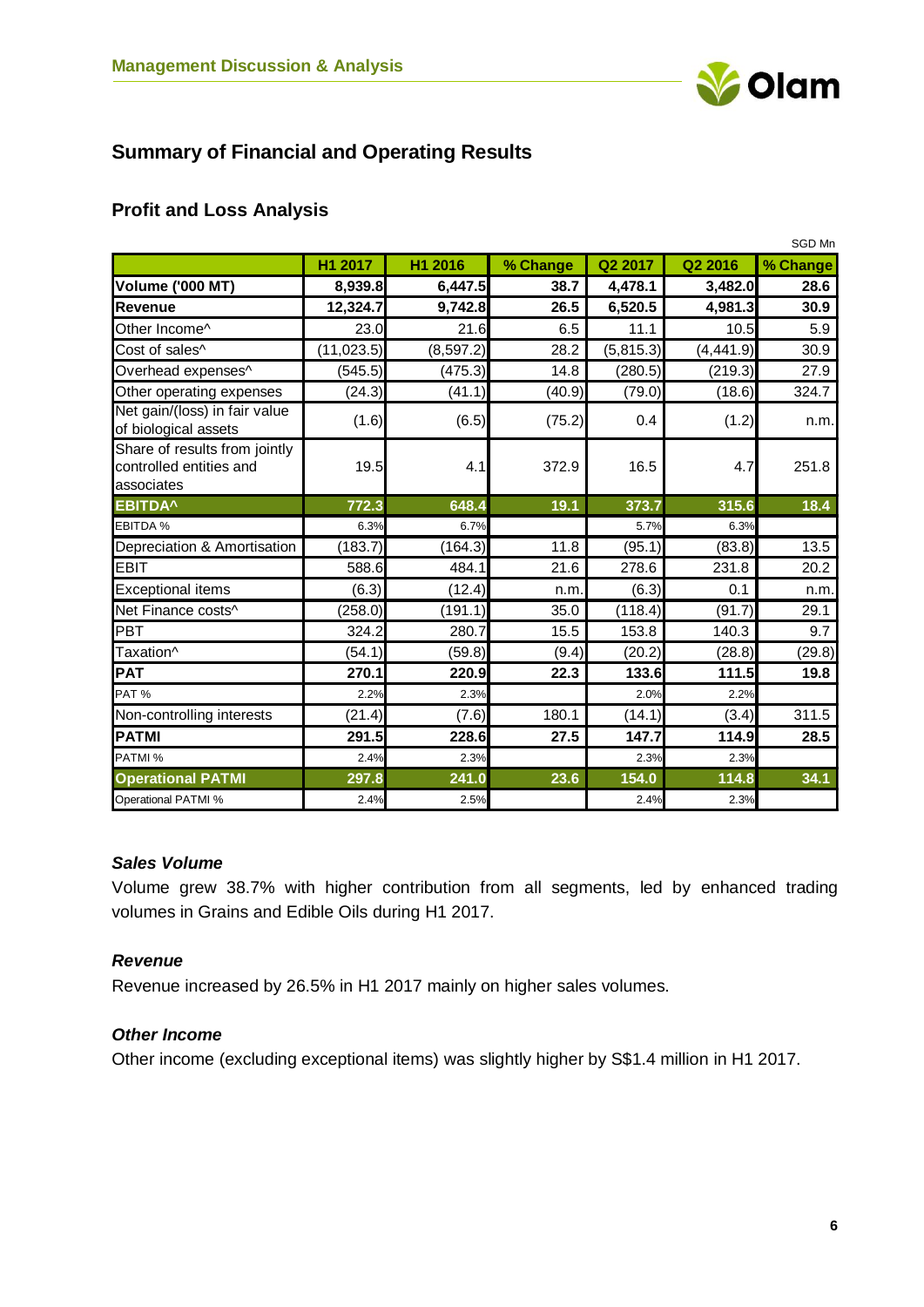

## *Cost of Sales*

The change in cost of sales normally follows the corresponding change in revenue for a given period. In H1 2017, while revenue increased by 26.5%, cost of sales increased by 28.2 % due to currency appreciation in some countries, such as Brazil, against the US dollar. This increase in cost of sales should be seen together with a corresponding reduction in unrealised foreign exchange losses which were recorded under Other Operating Expenses.

## *Overhead Expenses*

Overhead expenses increased by 14.8% to S\$545.5 million in H1 2017 (H1 2016: S\$475.3 million) after the completion of various acquisitions during 2016, including the Brooks Peanut Company (Brooks) in Q3 2016.

## *Other Operating Expenses*

Other operating expenses came down to S\$24.3 million in H1 2017 (H1 2016: S\$41.1 million), primarily due to lower unrealised foreign exchange losses arising from currency appreciation in some countries against the US dollar. This offset the corresponding negative impact on Cost of Sales.

## *Net Changes in Fair Value of Biological Assets*

There was a reduction in net loss from fair valuation of upstream dairy assets from S\$6.5 million in H1 2016 to S\$1.6 million in H1 2017.

# *Share of Results from Jointly Controlled Entities and Associates*

Share of results from jointly controlled entities and associates improved significantly from S\$4.1 million in H1 2016 to S\$19.5 million in H1 2017. This was mainly due to increased contribution from SIFCA and GSEZ.

# *EBITDA*

EBITDA improved by a healthy 19.1% to S\$772.3 million in H1 2017. The growth came from Edible Nuts, Spices & Vegetable Ingredients, Food Staples & Packaged Foods, CFS and Industrial Raw Materials, Ag Logistics & Infrastructure segments, which offset reduced contribution from the Confectionery & Beverage Ingredients segment.

#### *Depreciation and Amortisation*

Depreciation and amortisation expenses increased from S\$164.3 million in H1 2016 to S\$183.7 million in H1 2017 due to an enlarged fixed asset base following the completion of various acquisitions during 2016, including Brooks.

# *Finance Costs*

Net finance costs increased from S\$191.1 million in H1 2016 to S\$258.0 million in H1 2017. This was a result of a higher invested capital base, an increase in benchmark interest rates as well as an increase in higher-cost local currency borrowings to mitigate the impact of currency devaluation in certain geographies.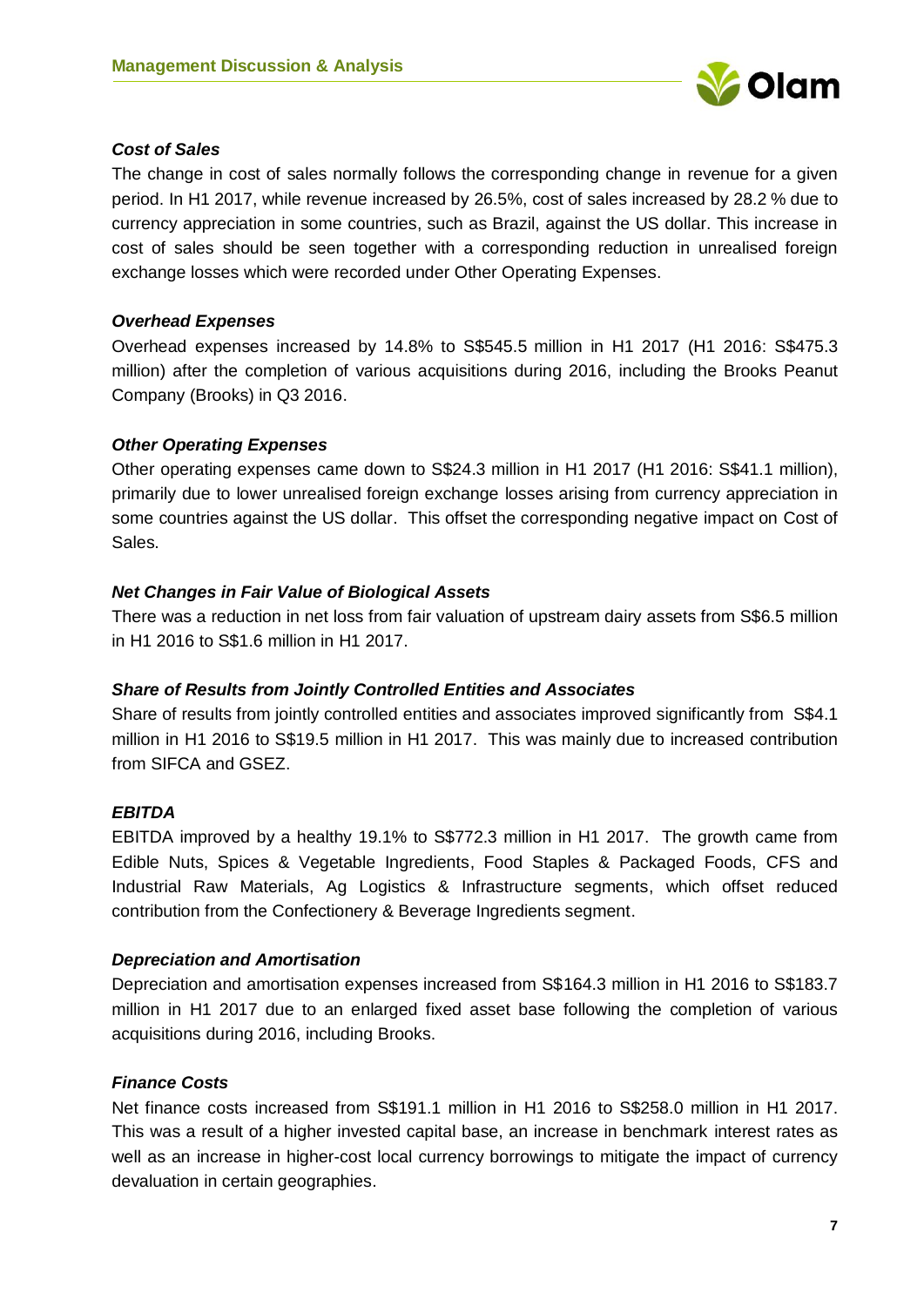

## *Taxation*

Tax expenses eased from S\$59.8 million in H1 2016 to S\$54.1 million in H1 2017 as the earnings mix shifted in favour of those with lower tax jurisdictions.

### *Non-controlling Interest*

Non-controlling interest primarily comprised the minority share of results from Olam Palm Gabon (OPG), Olam Rubber Gabon and Caraway (Packaged Foods). H1 2017 recorded a larger loss of S\$21.4 million (H1 2016: S\$7.6 million loss) mainly due to OPG incurring overheads on partially yielding plantations.

## *Exceptional Items*

A net exceptional loss of S\$6.3 million was booked in H1 2017 as a provision in anticipation of a wage agreement settlement in the US. For H1 2016, the net exceptional loss of S\$12.4 million was due to the buyback of high coupon bonds.

## *PATMI*

PATMI increased 27.5% from S\$228.6 million in H1 2016 to S\$291.5 million in H1 2017 as a result of improved EBITDA, which offset the higher depreciation and amortisation, and net finance charges.

#### *Operational PATMI*

Operational PATMI (excluding exceptional items) grew by 23.6% over the prior year period to S\$297.8 million.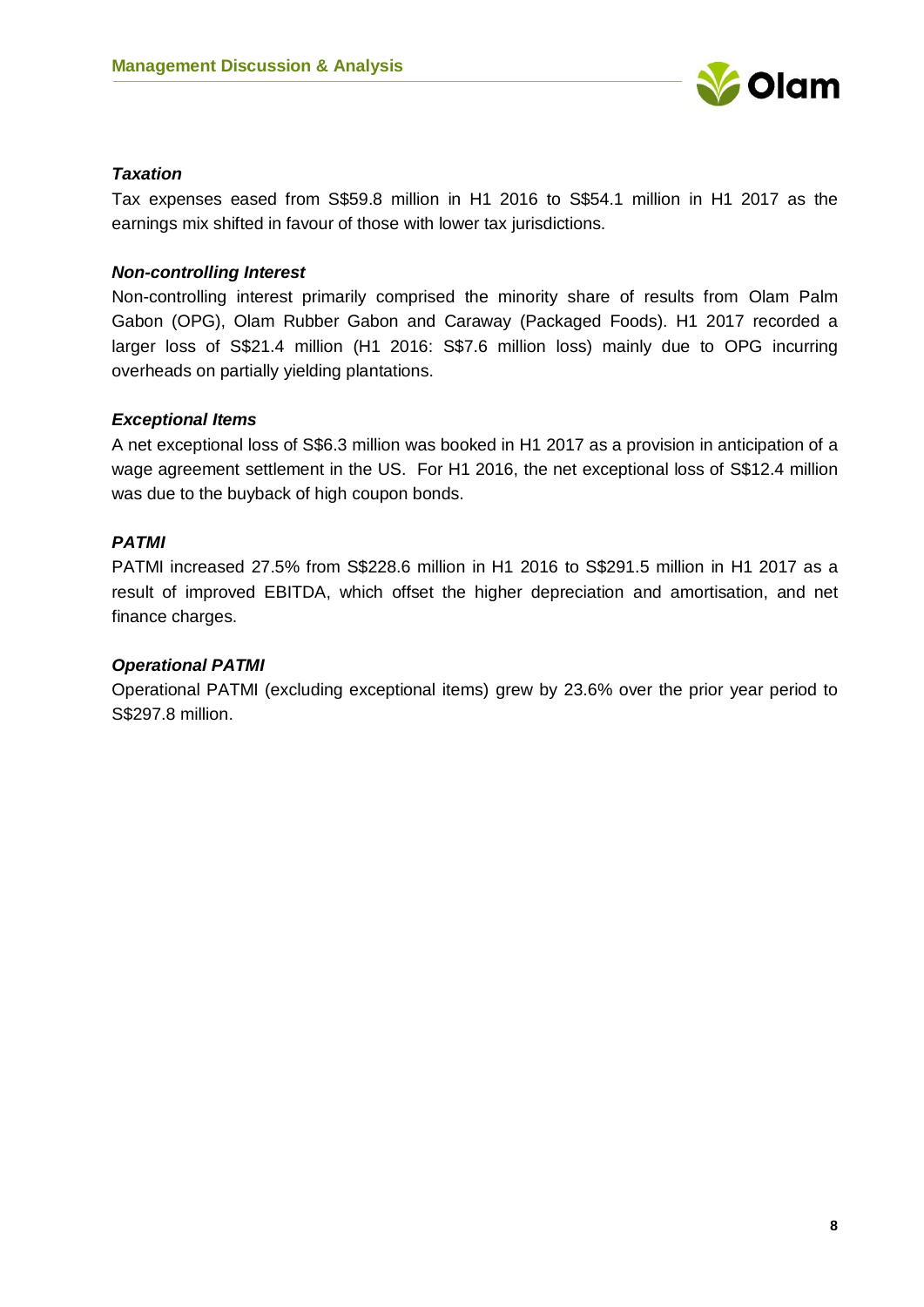# <span id="page-8-0"></span>**Balance Sheet Analysis**

|                           |           |           |                     |           |                            |                                                               | SGD Mn                                                                |
|---------------------------|-----------|-----------|---------------------|-----------|----------------------------|---------------------------------------------------------------|-----------------------------------------------------------------------|
|                           | 30-Jun-17 | 31-Dec-16 | Change<br>vs Dec 16 | 30-Jun-16 | <b>Change</b><br>vs Jun 16 | 30-Jun-2016<br>(assuming<br><b>PPA</b> exercise<br>completed) | <b>Change</b><br>vs Jun 16<br>(assuming PPA<br>exercise<br>completed) |
| <b>Uses of Capital</b>    |           |           |                     |           |                            |                                                               |                                                                       |
| <b>Fixed Capital</b>      | 8,280.6   | 8,169.5   | 111.1               | 6,245.4   | 2,035.2                    | 6,911.2                                                       | 1,369.4                                                               |
| <b>Working Capital</b>    | 8,851.8   | 8,517.7   | 334.1               | 7,693.6   | 1,158.2                    | 7,672.1                                                       | 1,179.7                                                               |
| Cash                      | 2,038.0   | 2,144.0   | (106.0)             | 2,152.0   | (114.0)                    | 2,152.0                                                       | (114.0)                                                               |
| <b>Others</b>             | 226.9     | 473.5     | (246.6)             | 738.4     | (511.5)                    | 94.1                                                          | 132.8                                                                 |
| <b>Total</b>              | 19,397.3  | 19,304.7  | 92.6                | 16,829.4  | 2,567.9                    | 16,829.4                                                      | 2,567.9                                                               |
| <b>Sources of Capital</b> |           |           |                     |           |                            |                                                               |                                                                       |
| Equity & Reserves         | 5,856.5   | 5,797.1   | 59.4                | 4,941.0   | 915.5                      | 4,941.0                                                       | 915.5                                                                 |
| Non-controlling interests | 211.2     | 235.9     | (24.7)              | 224.7     | (13.5)                     | 224.7                                                         | (13.5)                                                                |
| Short term debt           | 5,686.5   | 5,983.0   | (296.5)             | 4,542.6   | 1,143.9                    | 4,542.6                                                       | 1,143.9                                                               |
| Long term debt            | 7,883.3   | 7,687.5   | 195.8               | 7,399.6   | 483.7                      | 7,399.6                                                       | 483.7                                                                 |
| Fair value reserve        | (240.2)   | (398.8)   | 158.6               | (278.5)   | 38.3                       | (278.5)                                                       | 38.3                                                                  |
| <b>Total</b>              | 19,397.3  | 19,304.7  | 92.6                | 16,829.4  | 2,567.9                    | 16,829.4                                                      | 2,567.9                                                               |

*Others are deferred tax assets and liabilities, other non-current assets, derivative financial instruments (assets and liabilities) and provision for taxation.* 

As of June 30, 2017, our total assets<sup>1</sup> of S\$19.4 billion comprised S\$8.3 billion of fixed assets, S\$8.9 billion of working capital and S\$2.0 billion of cash. These were funded by S\$5.9 billion of equity, S\$5.7 billion of short-term debt and S\$7.9 billion of long-term debt.

Compared with June 30, 2016, the S\$2.6 billion increase in overall balance sheet size was primarily due to the completion of various acquisitions and Capex investments made over the past year. Adjusting for the impact of the Purchase Price Allocation (PPA) exercise completed in Q4 2016 for the acquisitions made during 2015 and 2016, the net increase in fixed capital would be S\$1.4 billion instead of S\$2.0 billion.

Compared with December 31, 2016, overall balance sheet grew by S\$92.6 million with committed Capex investments made in H1 2017 and increased working capital.

|                        |           |           |                     |           |                            |                                                               | SGD Mn                                                         |
|------------------------|-----------|-----------|---------------------|-----------|----------------------------|---------------------------------------------------------------|----------------------------------------------------------------|
|                        | 30-Jun-17 | 31-Dec-16 | Change<br>vs Dec 16 | 30-Jun-16 | <b>Change</b><br>vs Jun 16 | 30-Jun-2016<br>(assuming<br><b>PPA</b> exercise<br>completed) | Change<br>vs Jun 16<br>(assuming PPA<br>exercise<br>completed) |
| <b>Stock</b>           | 7,457.8   | 7,414.3   | 43.5                | 6,197.6   | 1,260.2                    | 6,197.6                                                       | 1,260.2                                                        |
| Advance to suppliers   | 555.0     | 880.6     | (325.6)             | 750.9     | (195.9)                    | 750.9                                                         | (195.9)                                                        |
| <b>Receivables</b>     | 1,862.0   | 1,656.4   | 205.6               | 1,501.0   | 361.0                      | 1,501.0                                                       | 361.0                                                          |
| Trade creditors        | (1,863.6) | (2,201.4) | 337.8               | (1,998.8) | 135.2                      | (1,998.8)                                                     | 135.2                                                          |
| <b>Others</b>          | 840.6     | 767.8     | 72.8                | 1,242.9   | (402.3)                    | 1,221.4                                                       | (380.8)                                                        |
| <b>Working Capital</b> | 8,851.8   | 8,517.7   | 334.1               | 7,693.6   | 1,158.2                    | 7,672.1                                                       | 1,179.7                                                        |

# *Working Capital*

-

*Others include other current assets, changes to margin accounts with brokers and other current liabilities.*

<sup>1</sup> Total assets are net of trade payables and accruals, derivative financial instruments (current liabilities), provision for taxation, other current liabilities and deferred tax liabilities.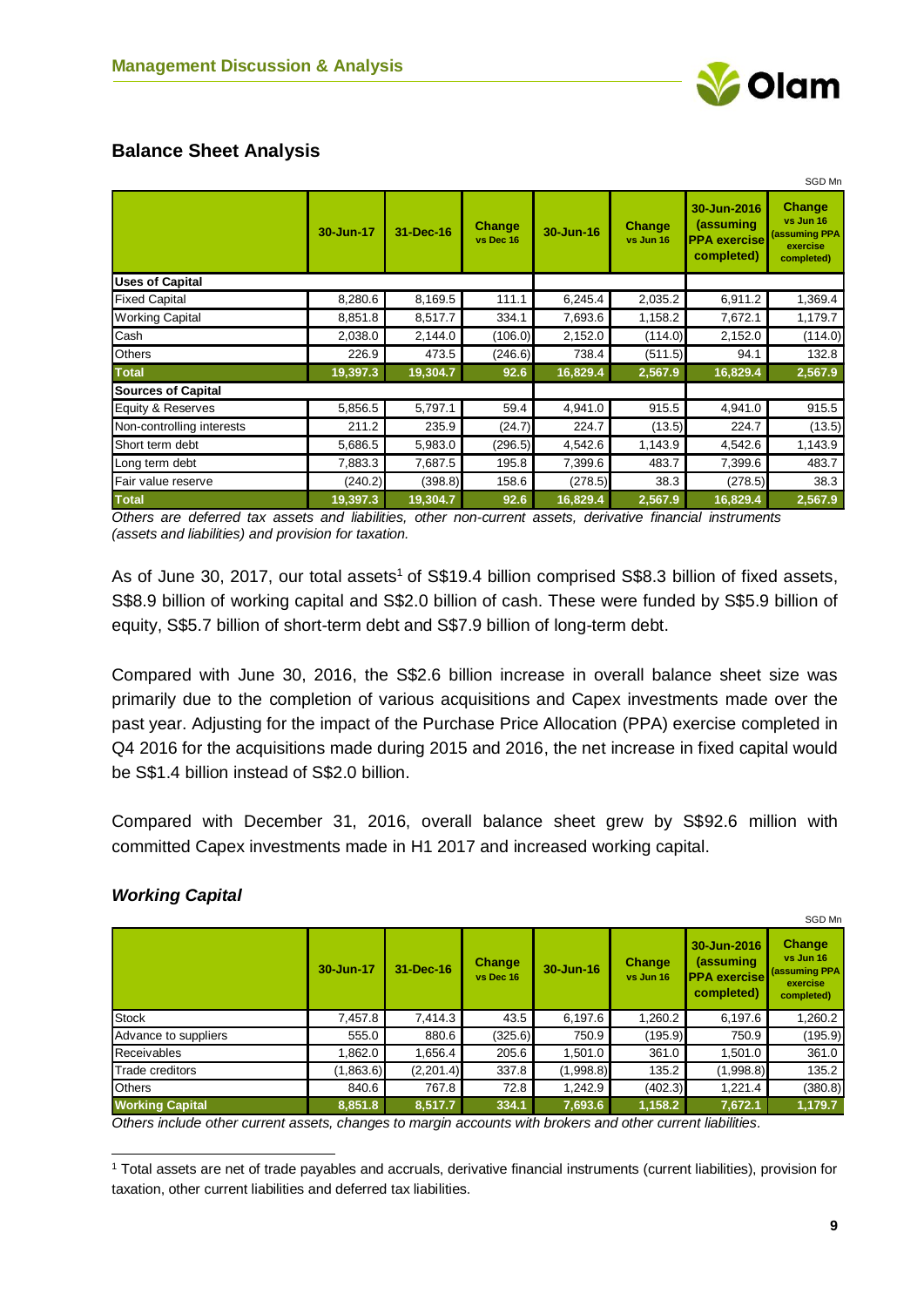

The overall working capital increased by S\$334.1 million compared with end-December 2016. However, compared with June 30, 2016 and adjusting for the impact of the PPA exercise, the net increase in working capital would be S\$1,179.7 million instead of S\$1,158.2 million.

|                         |           |           |                            |           | days                       |
|-------------------------|-----------|-----------|----------------------------|-----------|----------------------------|
|                         | 30-Jun-17 | 31-Dec-16 | <b>Change</b><br>vs Dec 16 | 30-Jun-16 | <b>Change</b><br>vs Jun 16 |
| <b>Stock</b>            | 123       | 147       | (24)                       | 131       | (8)                        |
| Advance to suppliers    | 9         | 17        | (8)                        | 15        | (6)                        |
| <b>Receivables</b>      | 27        | 29        | (2)                        | 28        | (1)                        |
| <b>Trade creditors</b>  | (30)      | (43)      | 13                         | (42)      | 12                         |
| <b>Total cash cycle</b> | 129       | 150       | (21)                       | 132       | (3)                        |

Our overall working capital cycle came down from 132 days as at June 30, 2016 and 150 days as at December 31, 2016 to 129 days as at June 30, 2017. This was a result of lower inventory days, reduced supplier advances and receivables offset by shorter trade creditor days. Initiatives taken to improve inventory management have helped reduce inventory days.

# <span id="page-9-0"></span>**Cash Flow Analysis**

|                                             |         |         | SGD Mn      |
|---------------------------------------------|---------|---------|-------------|
| <b>Cash Flow Summary</b>                    | H1 2017 | H1 2016 | $Y$ -0- $Y$ |
| Operating Cash flow (before Interest & Tax) | 756.3   | 661.3   | 95.0        |
| <b>Changes in Working Capital</b>           | (35.1)  | 130.0   | (165.1)     |
| <b>Net Operating Cash Flow</b>              | 721.2   | 791.3   | (70.1)      |
| Tax paid                                    | (45.1)  | (44.7)  | (0.4)       |
| Capex/ Investments                          | (436.7) | (555.4) | 118.7       |
| <b>Free cash flow to firm (FCFF)</b>        | 239.4   | 191.2   | 48.2        |
| Net interest paid                           | (252.2) | (196.2) | (56.0)      |
| <b>Free cash flow to equity (FCFE)</b>      | (12.8)  | (5.0)   | (7.8)       |

Although net operating cash flow in H1 2017 was lower at S\$721.2 million versus S\$791.3 million in H1 2016, net Capex came down by S\$118.7 million to S\$436.7 million which comprised mainly continued investments in upstream and midstream assets as committed earlier. Free Cash Flow to Firm (FCFF) improved to S\$239.4 million in H1 2017 primarily due to reduced Capex during the first-half. Free Cash Flow to Equity (FCFE) was down by S\$7.8 million from a year ago to a negative S\$12.8 million in H1 2017.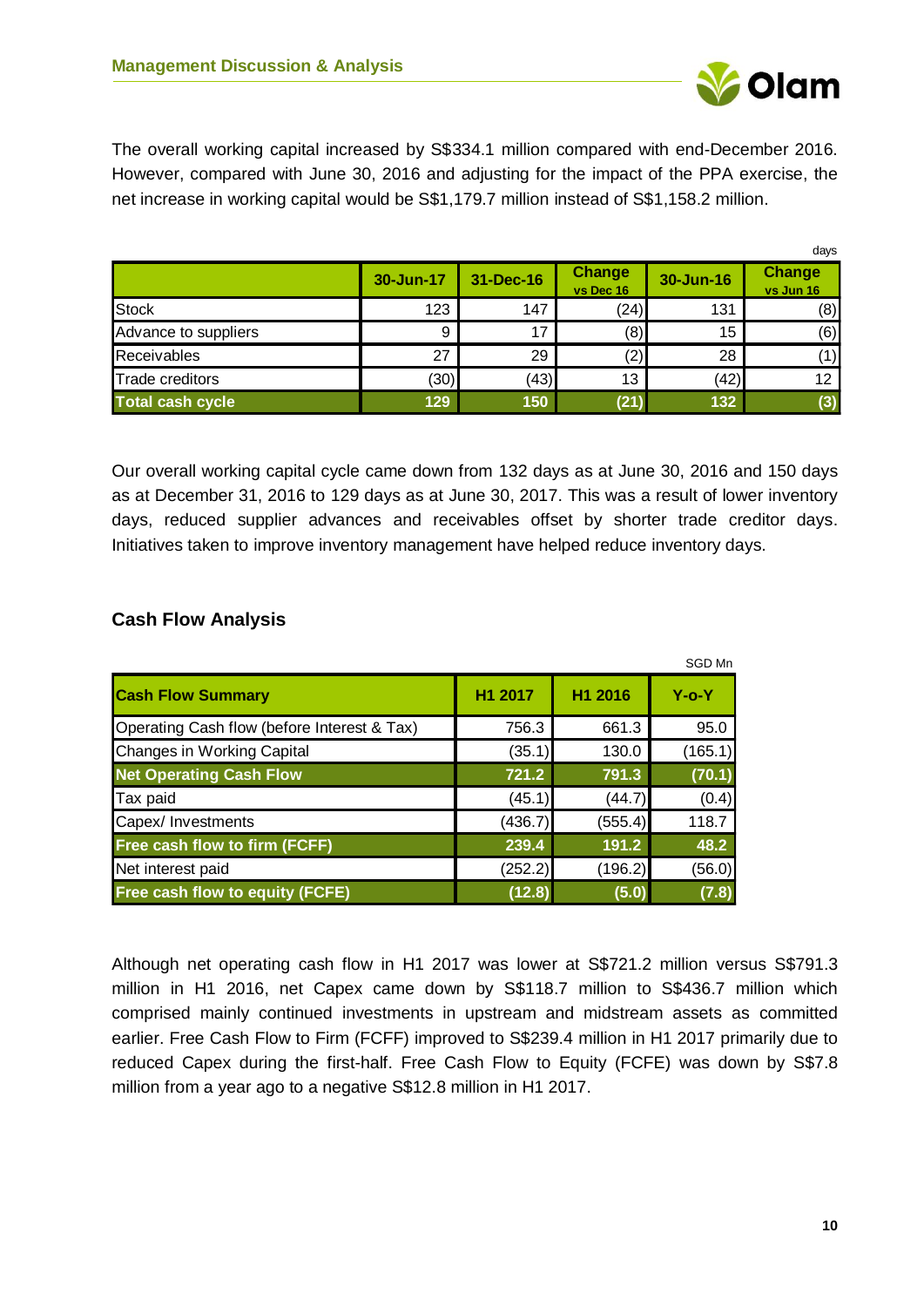SGD Mn

|                                       |           |           |                            |           | וועו שטט                   |
|---------------------------------------|-----------|-----------|----------------------------|-----------|----------------------------|
|                                       | 30-Jun-17 | 31-Dec-16 | <b>Change</b><br>vs Dec 16 | 30-Jun-16 | <b>Change</b><br>vs Jun 16 |
| Gross debt                            | 13,569.8  | 13,670.5  | (100.7)                    | 11,942.2  | 1,627.6                    |
| Less: Cash                            | 2,038.0   | 2,144.0   | (106.0)                    | 2,152.0   | (114.0)                    |
| Net debt                              | 11,531.8  | 11,526.5  | 5.3                        | 9,790.2   | 1,741.6                    |
| Less: Readily marketable<br>inventory | 5,451.7   | 5,909.2   | (457.5)                    | 4,815.5   | 636.2                      |
| Less: Secured receivables             | 1,309.7   | 1,381.4   | (71.7)                     | 1,134.7   | 175.0                      |
| Adjusted net debt                     | 4,770.4   | 4,235.9   | 534.5                      | 3,840.0   | 930.4                      |
| Equity (before FV adj reserves)       | 5,856.5   | 5,797.1   | 59.4                       | 4,941.0   | 915.5                      |
| <b>Net debt / Equity (Basic)</b>      | 1.97      | 1.99      | (0.02)                     | 1.98      | (0.01)                     |
| <b>Net debt / Equity (Adjusted)</b>   | 0.81      | 0.73      | 0.08                       | 0.78      | 0.04                       |

# <span id="page-10-0"></span>**Debt, Liquidity and Gearing**

Compared with December 31, 2016, net debt remained relatively flat at S\$11.5 billion in H1 2017 as gross debt came down by S\$100.7 million. However, compared with June 30, 2016, net debt increased by S\$1.7 billion primarily due to the completion of various acquisitions and Capex investments made over the past year.

Net gearing as at June 30, 2017 of 1.97 times remained unchanged from the gearing levels as at June 30, 2016 and December 31, 2016.

Of the S\$7.5 billion inventory position, approximately 73.1% or S\$5.5 billion were readily marketable inventories (RMI) that were liquid, hedged and/or sold forward, operating as nearcash assets on our balance sheet. In addition, of the S\$1.9 billion in trade receivables, approximately 70.3% were secured. Typically, at any given point, about 75-85% of inventory is hedged and/or sold forward and 60-70% of receivables are supported by letters of credit or documents through banks. Adjusting for RMI and secured receivables, our net gearing would be 0.81 times, reflecting the true indebtedness of our Company.

We maintained sufficient liquidity to meet our working capital and capital expenditure requirements, with a total of S\$16.2 billion in available liquidity as at June 30, 2017, including unutilised bank lines of S\$7.4 billion.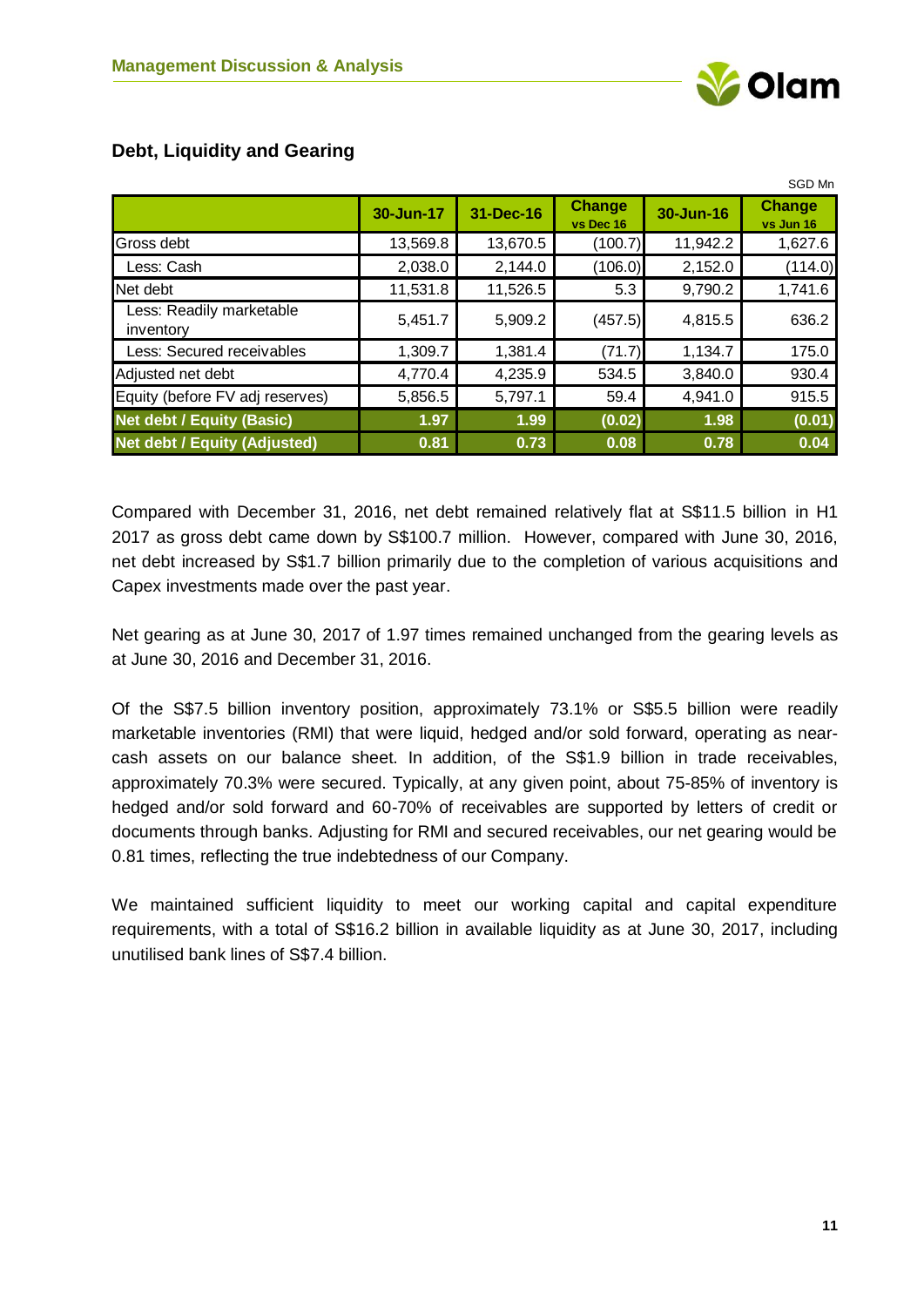

# **Segmental Review and Analysis**

For Q2 2017

|                                                            |                               |         |                  |                     |         |                     |           |                              | SGD Mn    |
|------------------------------------------------------------|-------------------------------|---------|------------------|---------------------|---------|---------------------|-----------|------------------------------|-----------|
|                                                            | <b>Sales Volume ('000 MT)</b> |         |                  | <b>Revenue</b>      |         | <b>EBITDA</b>       |           | <b>Invested Capital (IC)</b> |           |
| <b>Segment</b>                                             | Q <sub>2</sub> 2017           | Q2 2016 | Q2 2017          | Q <sub>2</sub> 2016 | Q2 2017 | Q <sub>2</sub> 2016 | 30-Jun-17 | 31-Dec-16                    | 30-Jun-16 |
| Edible Nuts, Spices and<br>Vegetable Ingredients           | 398.3                         | 431.6   | 1,142.9          | 1,004.5             | 117.0   | 99.0                | 3,425.0   | 3,642.7                      | 3,021.8   |
| Confectionery and Beverage<br>Ingredients                  | 552.7                         | 450.3   | 2,241.0          | 1,806.6             | 111.6   | 92.3                | 6,434.7   | 6,109.5                      | 5,564.6   |
| Food Staples and Packaged<br>Foods                         | 2,981.7                       | 2,110.2 | 1,971.5          | 1,383.6             | 99.4    | 79.9                | 4,839.3   | 4,522.1                      | 3,184.4   |
| <b>Food Category</b>                                       | 3,932.7                       | 2,992.1 | 5,355.4          | 4,194.7             | 328.0   | 271.2               | 14,699.0  | 14,274.3                     | 11,770.8  |
| Industrial Raw Materials, Ag<br>Logistics & Infrastructure | 545.4                         | 490.0   | 1,165.1          | 786.6               | 44.3    | 40.0                | 2,129.7   | 2,220.9                      | 1,712.7   |
| <b>Commodity Financial Services</b><br>(CFS)               | N.A.                          | N.A.    | 0.0 <sub>1</sub> | 0.0                 | 1.2     | 4.4                 | 91.1      | 153.8                        | 64.1      |
| <b>Non-Food Category</b>                                   | 545.4                         | 490.0   | 1,165.1          | 786.6               | 45.5    | 44.4                | 2,220.8   | 2,374.7                      | 1,776.8   |
| <b>Total</b>                                               | 4,478.1                       | 3,482.0 | 6,520.5          | 4,981.3             | 373.7   | 315.6               | 16,919.8  | 16,649.0                     | 13,547.6  |

<span id="page-11-0"></span>Note: IC excludes:

(a) Gabon Fertiliser Project (30-Jun-17: S\$237.1 million, 31-Dec-16: S\$ 224.8 million, 30-Jun-16: S\$ 212.1 million), and

(b) Long Term Investment (30-Jun-17: S\$ 220.4 million, 31-Dec-16: S\$ 148.4 million, 30-Jun-16: S\$ 172.5 million)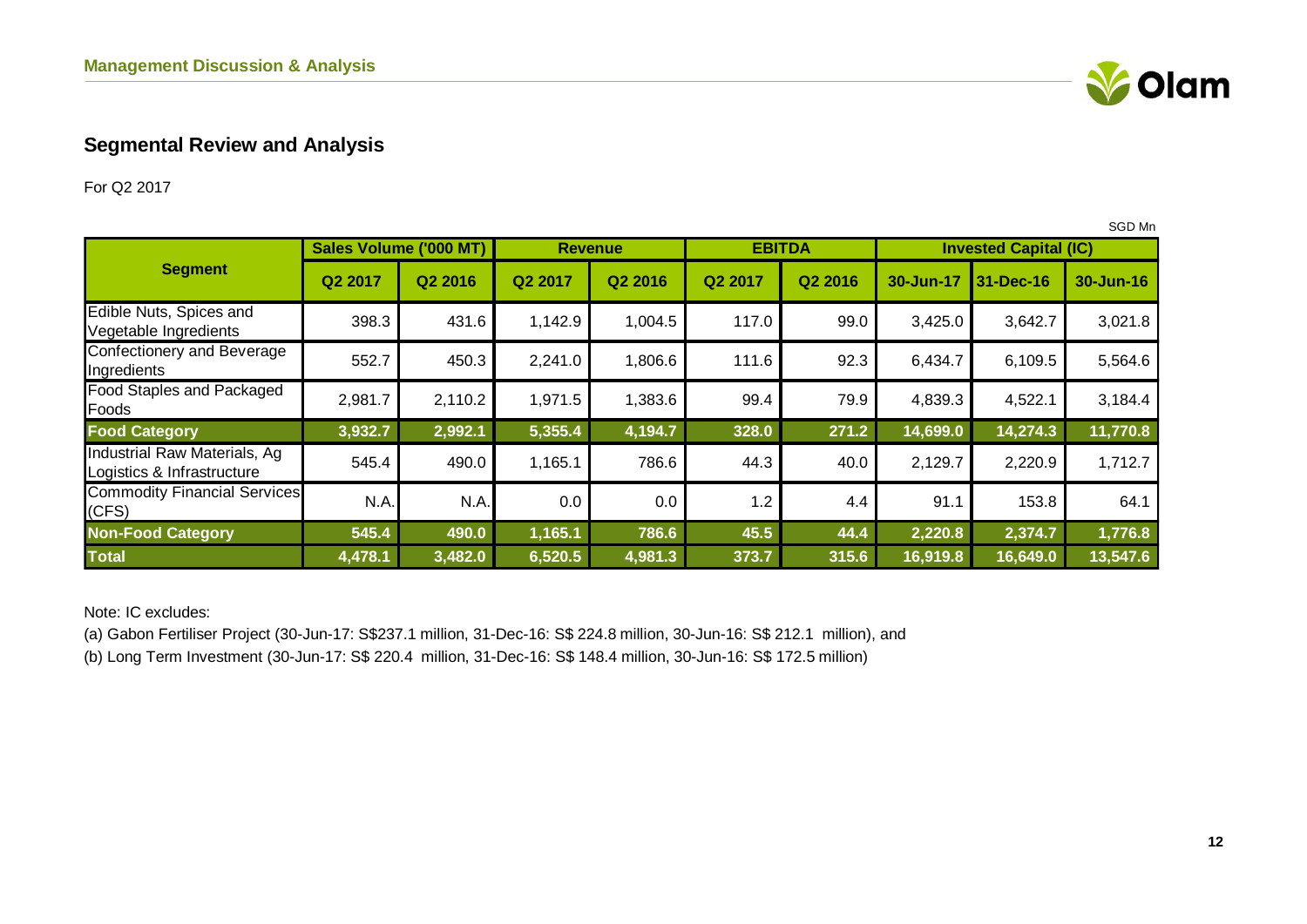

#### For H1 2017

|                                                            |         |                        |          |                |                     |               |           |                              | SGD Mn    |
|------------------------------------------------------------|---------|------------------------|----------|----------------|---------------------|---------------|-----------|------------------------------|-----------|
|                                                            |         | Sales Volume ('000 MT) |          | <b>Revenue</b> |                     | <b>EBITDA</b> |           | <b>Invested Capital (IC)</b> |           |
| <b>Segment</b>                                             | H1 2017 | H1 2016                | H1 2017  | H1 2016        | H <sub>1</sub> 2017 | H1 2016       | 30-Jun-17 | 31-Dec-16                    | 30-Jun-16 |
| Edible Nuts, Spices and<br>Vegetable Ingredients           | 768.5   | 731.9                  | 2,054.2  | 1,771.4        | 255.1               | 179.2         | 3,425.0   | 3,642.7                      | 3,021.8   |
| Confectionery and Beverage<br>Ingredients                  | 1,058.9 | 983.4                  | 4,330.3  | 4,057.3        | 186.7               | 197.5         | 6,434.7   | 6,109.5                      | 5,564.6   |
| <b>Food Staples and Packaged</b><br>Foods                  | 6,128.3 | 3,902.5                | 3,947.3  | 2,585.0        | 217.7               | 165.6         | 4,839.3   | 4,522.1                      | 3,184.4   |
| <b>Food Category</b>                                       | 7,955.7 | 5,617.8                | 10,331.8 | 8,413.7        | 659.5               | 542.3         | 14,699.0  | 14,274.3                     | 11,770.8  |
| Industrial Raw Materials, Ag<br>Logistics & Infrastructure | 984.1   | 829.7                  | 1,992.9  | 1,329.1        | 106.5               | 105.2         | 2,129.7   | 2,220.9                      | 1,712.7   |
| <b>Commodity Financial Services</b><br>(CFS)               | N.A.    | N.A.                   | 0.0      | 0.0            | 6.3                 | 0.9           | 91.1      | 153.8                        | 64.1      |
| <b>Non-Food Category</b>                                   | 984.1   | 829.7                  | 1,992.9  | 1,329.1        | 112.8               | 106.1         | 2,220.8   | 2,374.7                      | 1,776.8   |
| <b>Total</b>                                               | 8,939.8 | 6,447.5                | 12,324.7 | 9,742.8        | 772.3               | 648.4         | 16,919.8  | 16,649.0                     | 13,547.6  |

Note: IC excludes:

(a) Gabon Fertiliser Project (30-Jun-17: S\$237.1 million, 31-Dec-16: S\$ 224.8 million, 30-Jun-16: S\$ 212.1 million), and (b) Long Term Investment (30-Jun-17: S\$ 220.4 million, 31-Dec-16: S\$ 148.4 million, 30-Jun-16: S\$ 172.5 million)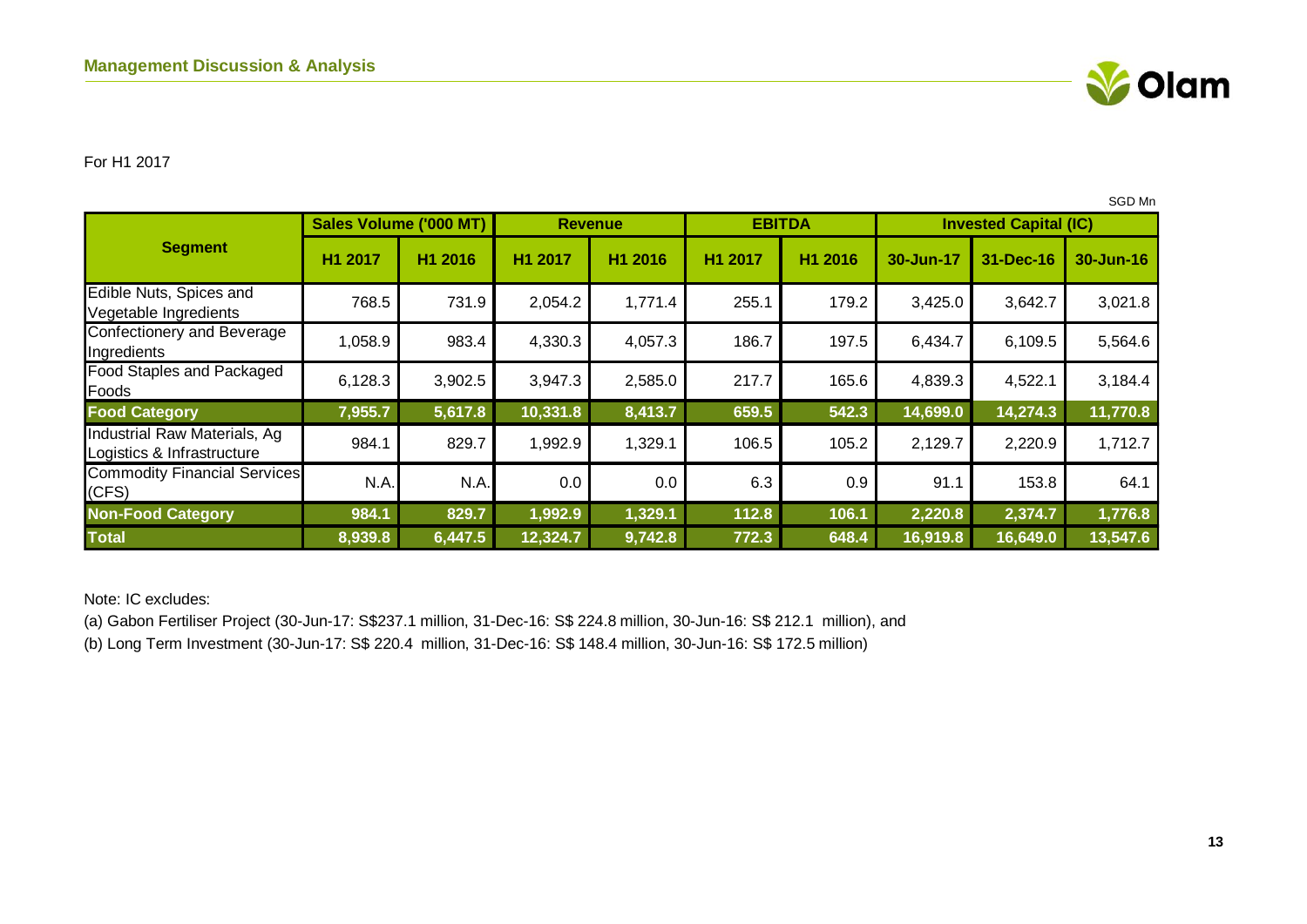



# <span id="page-13-0"></span>**Edible Nuts, Spices & Vegetable Ingredients**

The Edible Nuts, Spices & Vegetable Ingredients segment recorded a year-on-year volume growth of 5.0% in H1 2017. The increase came mainly from Edible Nuts, which had the benefit of the results from Brooks, as well as growth in cashew and almonds. This increase was partly offset by lower volumes from Spices & Vegetable Ingredients platform as its tomato processing business, as guided previously, continued to experience the negative impact from weak demand and over-supply conditions from the previous season.

Revenues increased 16.0% mainly on account of higher volumes and higher prices of cashew and peanuts compared with H1 2016.

EBITDA grew by a robust 42.4% in H1 2017, supported by improved earnings from cashew, peanuts, almonds and sesame. Buoyed by continued favourable market conditions during the second quarter, the cashew business reported improved volumes and margins. These conditions, however, are not expected to last into the second half of the year. Almonds performed better as prices recovered from those seen in the prior first-half, although they had not recovered to the levels seen in 2015.

Invested capital in the segment rose by S\$403.2 million as compared with June 30, 2016, with increases in both working and fixed capital. While the increase in fixed capital resulted mainly from the acquisition of Brooks, working capital growth was caused by higher volumes and prices of cashew.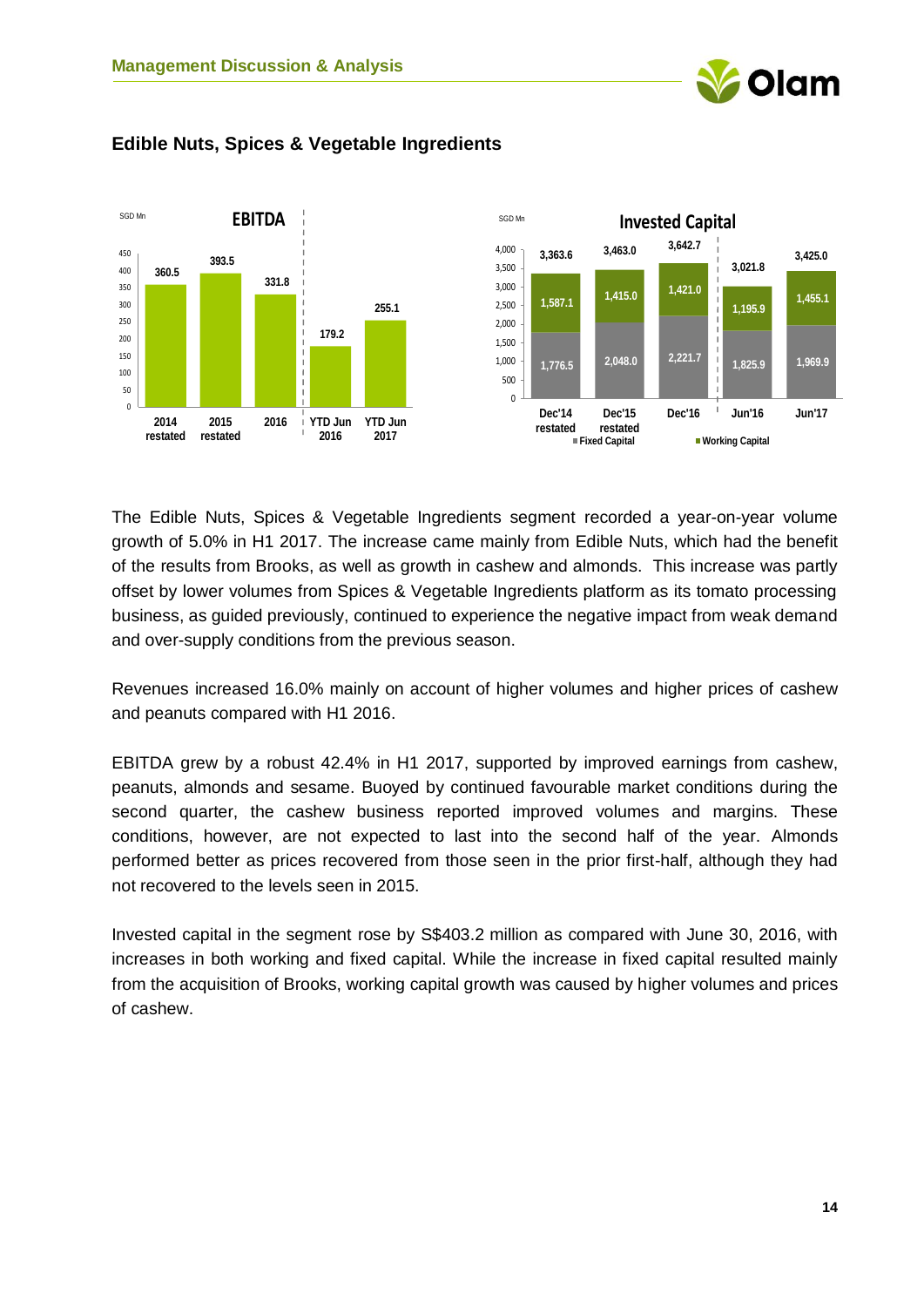



# <span id="page-14-0"></span>**Confectionery & Beverage Ingredients**

The Confectionery & Beverage Ingredients segment saw volumes increase by 7.7% contributed by both Coffee and Cocoa.

Revenues grew by 6.7% mainly because of higher volumes and coffee prices, which were partly offset by the reduction of cocoa prices in H1 2017.

Although the Coffee platform delivered higher EBITDA, overall segment EBITDA fell by 5.5% in H1 2017 as the Cocoa supply chain and trading business experienced significant headwinds and margin pressures during this period, resulting in a lower contribution from the Cocoa platform.

Invested capital in this segment rose by S\$870.1 million as compared with June 30, 2016. This was primarily due to higher working capital from higher Coffee volumes and prices, accompanied by the increase in fixed capital from the expansion of our soluble coffee capacity in Vietnam and Spain, and coffee plantations.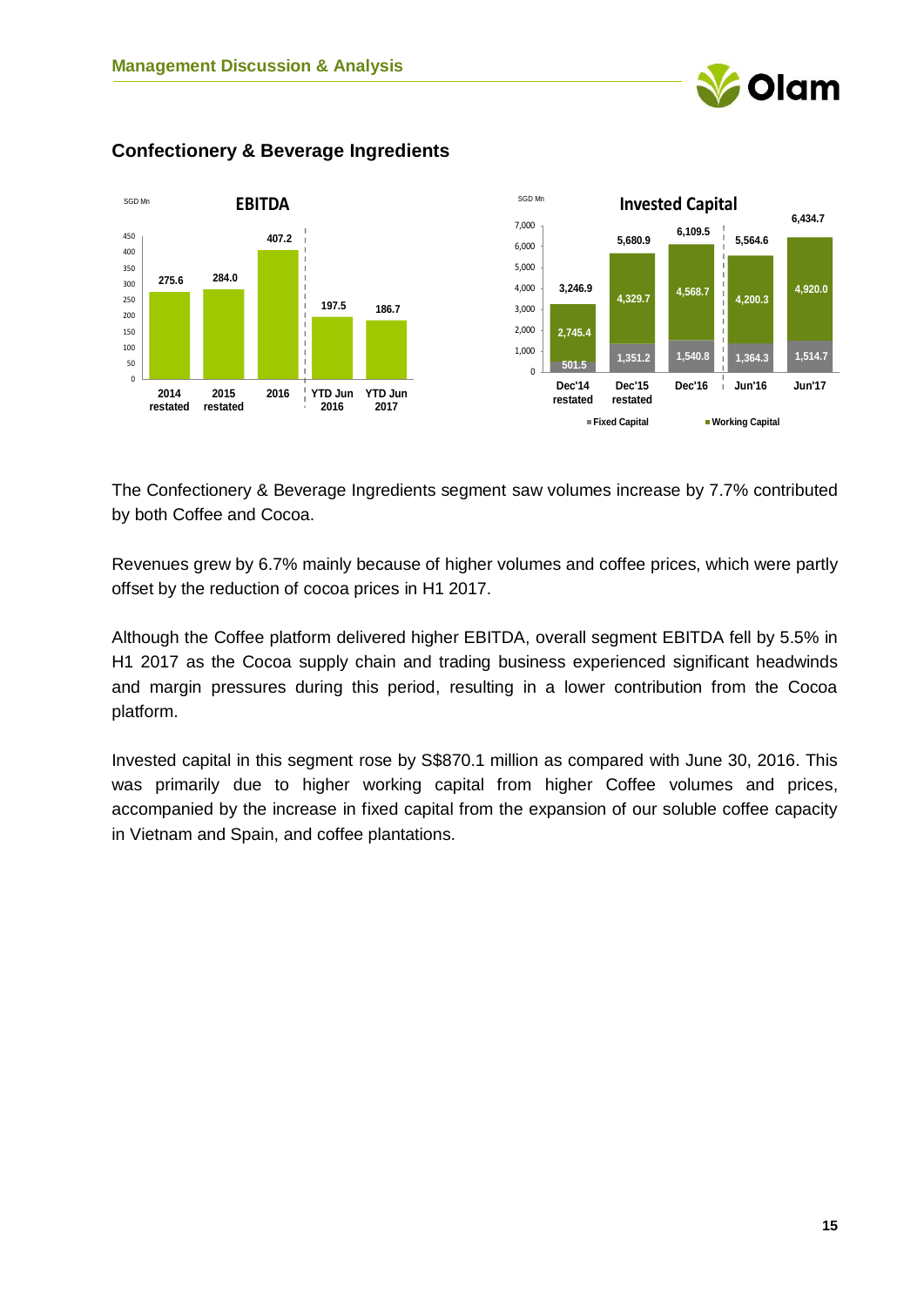



<span id="page-15-0"></span>**Food Staples & Packaged Foods**

The Food Staples & Packaged Foods segment reported a volume growth of 57.0% in H1 2017, led by strong trading volumes in Grains and Edible Oils. This in turn caused revenues to increase 52.7% during the period.

EBITDA grew 31.5% as most platforms within the segment saw an improvement in EBITDA over the prior first-half. Grains led the growth as both the origination and trading operation as well as its wheat milling business in West Africa continued to perform well. Edible Oils also reported better results from its investment in SIFCA as well as from its trading and refining operations, although OPG recorded losses from overheads booked on partially yielding plantations. While the Dairy farming operation in Uruguay continued to narrow its losses during this period, Rusmolco and the supply chain business performed well. The Rice business also performed steadily and the Packaged Foods business positioned itself for a better second-half as the local currency in Nigeria stabilised.

Compared with June 30, 2016, overall invested capital increased by S\$1.7 billion driven by higher working capital and fixed capital. Working capital rose as more volumes were traded while the increase in fixed capital came with the construction of animal feed mills and hatchery in Nigeria, expansion of wheat milling capacity in Ghana and Nigeria, and continued investments in palm plantations and milling in Gabon.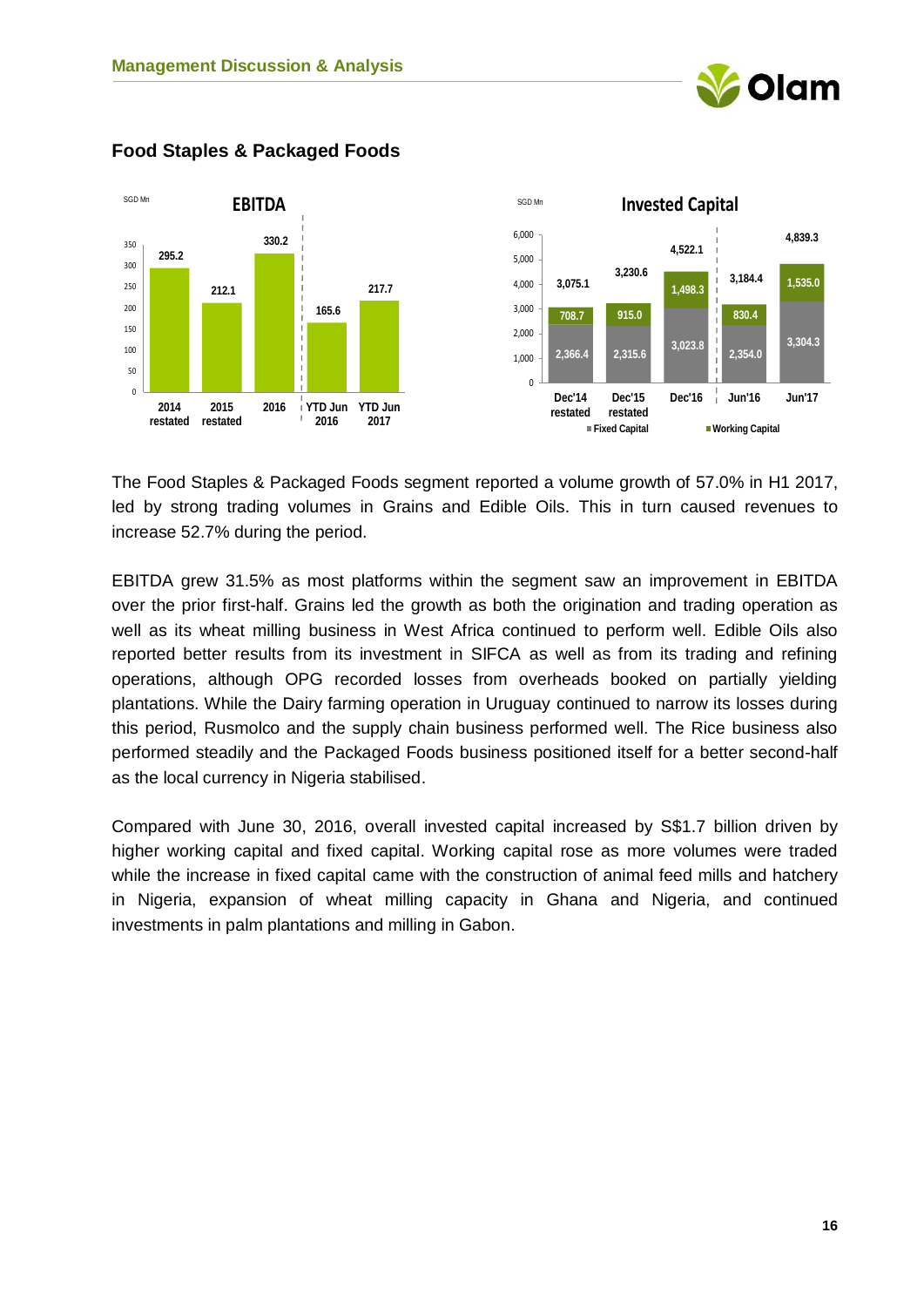



# <span id="page-16-0"></span>**Industrial Raw Materials, Ag Logistics & Infrastructure**

The Industrial Raw Materials, Ag Logistics & Infrastructure volumes grew by 18.6% as a result of larger Cotton volumes in H1 2017.

Revenues increased by 49.9% on the back of higher Cotton volumes during this period.

EBITDA increased 1.2%, helped by improved contribution from GSEZ. Cotton's performance was steady while Wood Products continued to struggle with weak demand in India.

Overall invested capital went up by S\$417.0 million from a year ago as a result of increased working capital from higher Cotton volumes and prices. Fixed capital also increased with continued investments in upstream Rubber plantations in Gabon.

# <span id="page-16-1"></span>**Commodity Financial Services**

The CFS business had a good start in H1 2017 with S\$6.3 million in EBITDA versus S\$0.9 million a year ago.

Compared with June 30, 2016, invested capital in this segment increased by S\$27.0 million with most of it deployed in the funds business.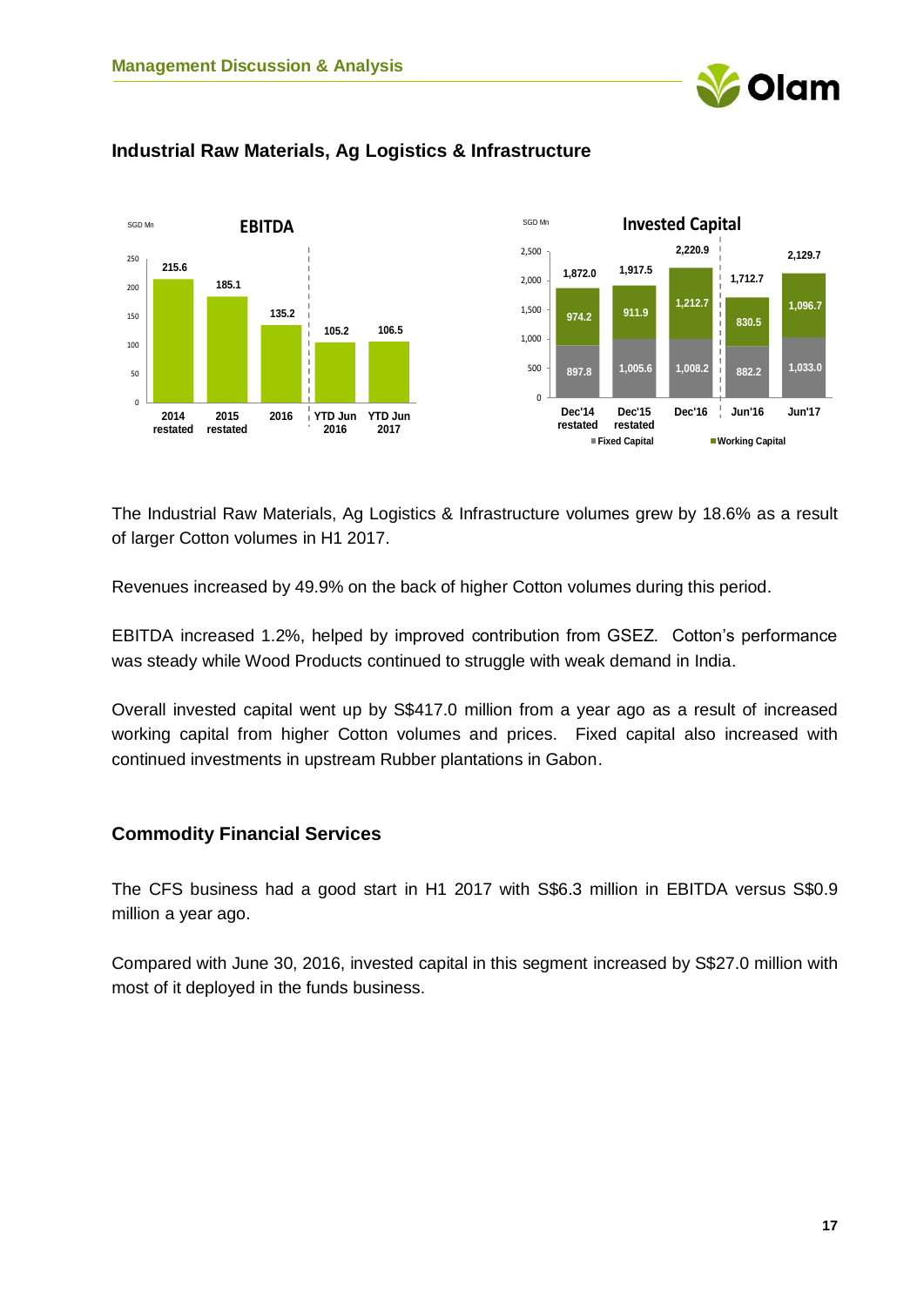

# <span id="page-17-0"></span>**Annexure**

# <span id="page-17-1"></span>**SGXNET Financial Statements and MD&A Reconciliation**

The table below summarises the differences between the financial statements on SGXNET and MD&A due to adjustments for exceptional items.

|                            |             |            |           | SGD Mn     |
|----------------------------|-------------|------------|-----------|------------|
|                            | H1 2017     | H1 2016    | Q2 2017   | Q2 2016    |
| Other Income <sup>^</sup>  | 23.0        | 21.6       | 11.1      | 10.5       |
| Other Income               | 23.0        | 21.6       | 11.1      | 10.5       |
| Less: Exceptional items    |             |            |           |            |
| Cost of sales <sup>^</sup> | (11, 023.5) | (8, 597.2) | (5,815.3) | (4, 441.9) |
| Cost of sales              | (11, 023.5) | (8, 597.2) | (5,815.2) | (4, 441.9) |
| Less: Exceptional items    |             |            | 0.1       |            |
| Overhead expenses^         | (545.5)     | (475.3)    | (280.5)   | (219.3)    |
| Other operating expenses^  | (24.3)      | (41.1)     | (79.0)    | (18.6)     |
| Other expenses             | (576.1)     | (516.4)    | (365.8)   | (237.9)    |
| Less: Exceptional items    | (6.0)       |            | (6.3)     |            |
| Net Finance costs^         | (258.0)     | (191.1)    | (118.4)   | (91.7)     |
| Finance income             | 21.5        | 15.3       | 14.6      | 6.8        |
| Finance costs              | (279.6)     | (218.8)    | (132.9)   | (98.3)     |
| Less: Exceptional items    | (0.054)     | (12.4)     | 0.1       | 0.1        |
| Taxation <sup>^</sup>      | (54.1)      | (59.8)     | (20.2)    | (28.8)     |
| Income tax expense         | (54.1)      | (59.8)     | (20.2)    | (28.8)     |
| Less: Exceptional items    |             |            |           |            |

^ as stated in MD&A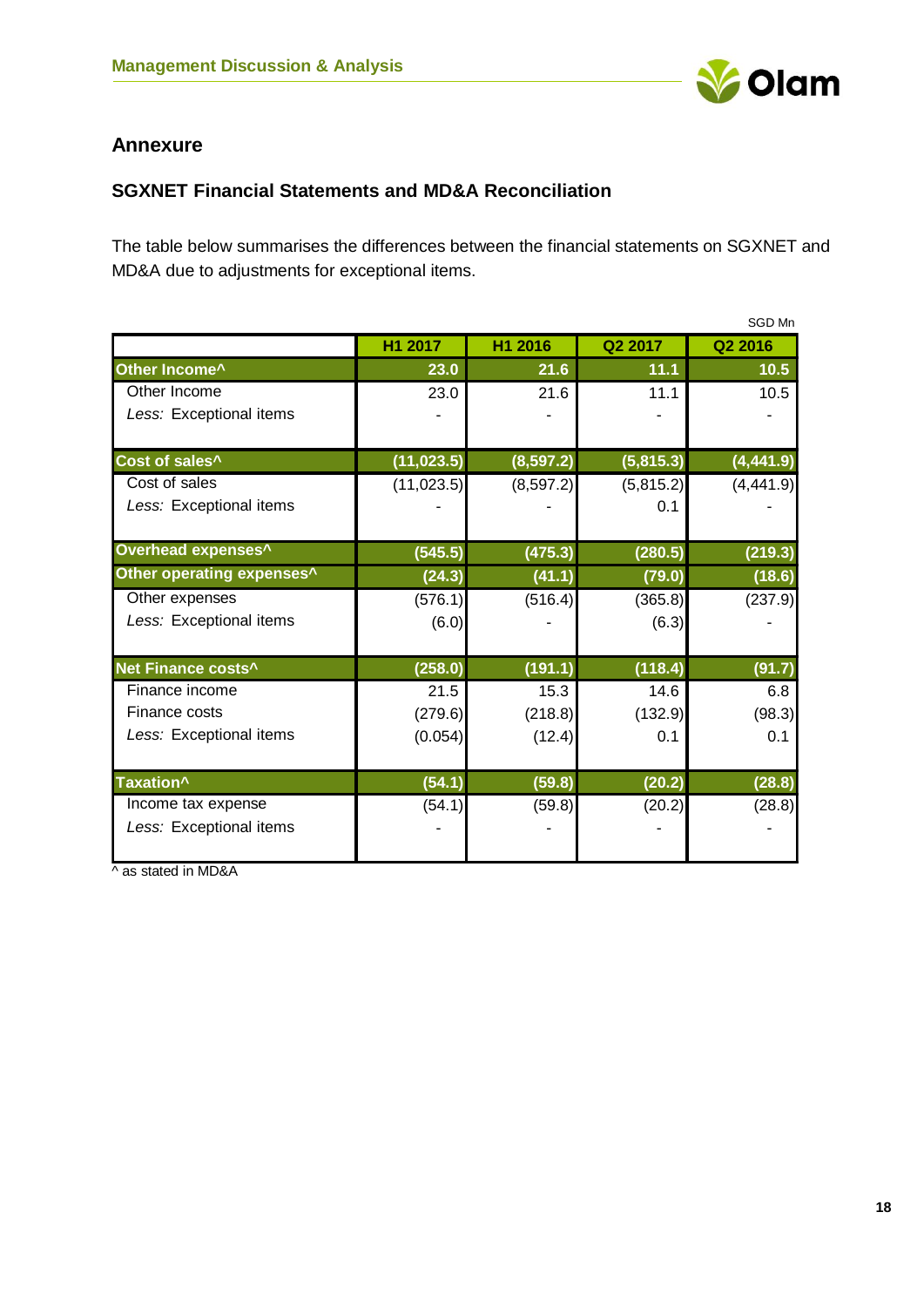

# <span id="page-18-0"></span>**Business Model and Strategy**

Olam's business is built on a strong foundation as a fully integrated supply chain manager and processor of agricultural products and food ingredients, with operations across 16 platforms in 70 countries. As a supply chain manager, Olam is engaged in the sourcing of a wide range of agricultural commodities from the producing countries and the processing, warehousing, transporting, shipping, distributing and marketing of these products right up to the factory gate of our customers in the destination markets. We also manage risk at each stage of the supply chain. From our inception in 1989, we have evolved from a single country, single product trader to a multi-country, multi-product supply chain manager.

In that process of evolution and development, the Olam business model has grown both in depth as well as breadth, pursuing selected value chain adjacencies which both complement and enhance our core supply chain model.

#### **Business model evolution**

The evolution of our business model over recent years has led us to develop new competencies as we pursued our strategic goals, including the capabilities to identify, execute and integrate attractive acquisition opportunities in selected countries. These initiatives are carefully selected to be within or adjacent to our core value chain activities. Successfully completed transactions have addressed opportunities in the upstream (plantation and farming), midstream (manufacturing/ processing) and downstream parts of the value chain.

Building on existing and new capabilities, we have expanded upstream selectively into plantation ownership and management (perennial crops), farming (annual crops), dairy farming and forest concessions management. These opportunities, both organic and inorganic, have been pursued in countries that have a comparative advantage to produce these commodities relatively better and at relatively lower costs on a sustainable basis.

#### **Selective investments across the value chain**

Pursuit of this strategy has led us to invest selectively in almond orchards in Australia and US, pistachio and walnut orchards in the US, peanut farming in Argentina, pepper plantations in Vietnam and Brazil, Coffee plantations in Laos, Tanzania, Zambia and Brazil, Cocoa plantation in Indonesia, Rice farming in Nigeria, Palm and Rubber plantations in Gabon, Dairy farming in Uruguay and Russia, and the development of tropical hard wood forest concessions in the Republic of Congo (ROC).

Similarly, in the midstream part of the value chain, we have pursued initiatives in value-added processing and manufacturing activities, such as peanut shelling in the US, mechanical processing of cashews in Côte d'Ivoire, hazelnut processing in Turkey and Georgia, spice grinding in Vietnam, soluble Coffee manufacturing in Vietnam and Spain, Cocoa processing in Côte d'Ivoire, Germany, Netherlands, Singapore, Canada, Ghana and Nigeria, and wheat milling in Nigeria, Ghana, Senegal and Cameroon.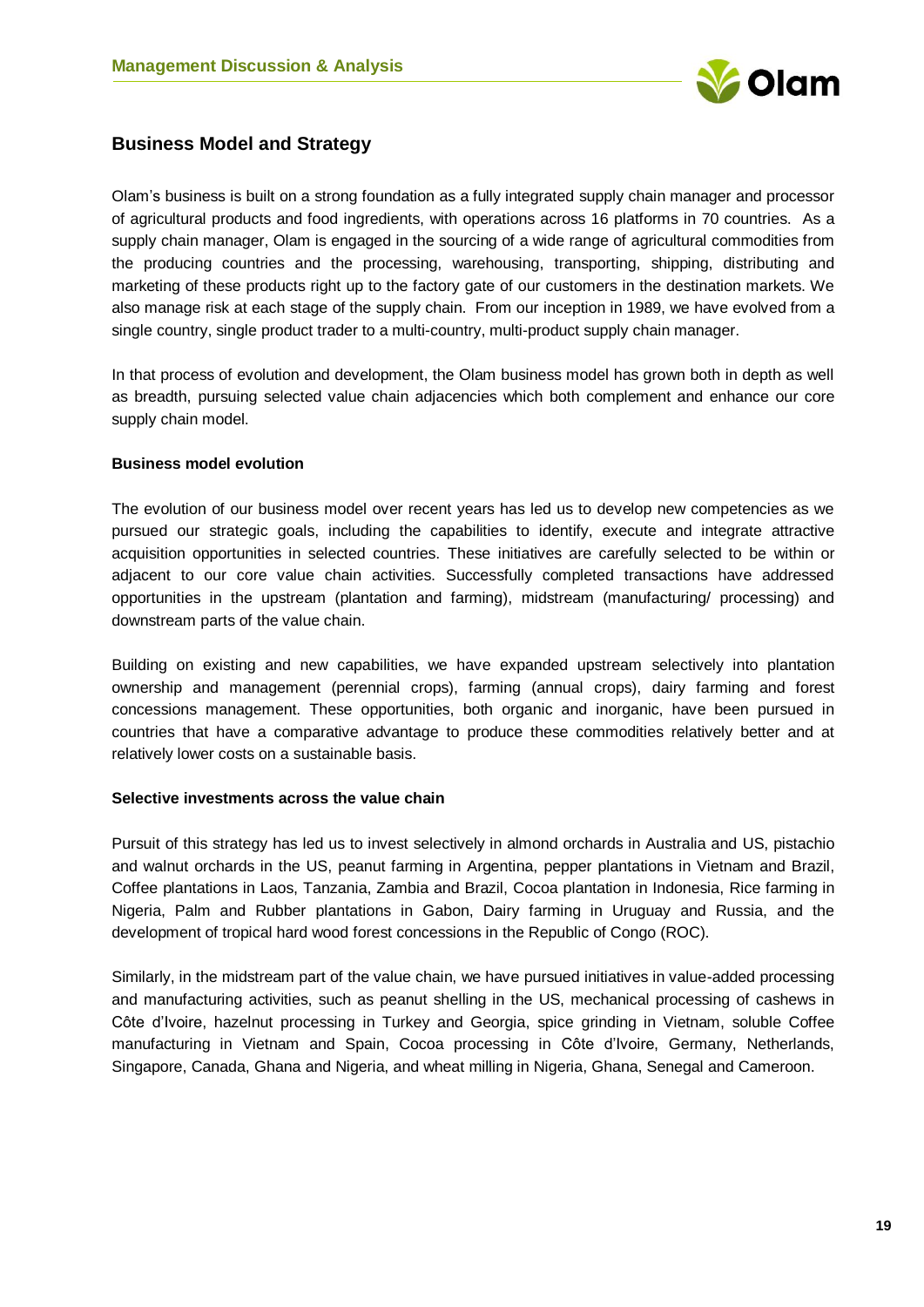

Downstream progress has been reflected in the initiatives completed in Packaged Foods distribution in West Africa and the successful development of our own consumer brands in the food category, which capitalise on our intimate knowledge of African markets, operations, brands, and consumers. This downstream activity also builds on capabilities in the management of food supply chains and on the common distribution pipeline that we have built for related commodity products (including Rice, Sugar, wheat and Dairy) in West Africa. Initiatives in this segment include biscuits and candy manufacturing and downstream distribution in Nigeria and Ghana, juice and dairy beverages in Nigeria, instant noodles, seasonings, tomato paste distribution in Nigeria and selective West African markets.

In addition, Olam has diversified into three adjacent businesses which build on latent assets and capabilities developed over the last 27 years – the Commodity Financial Services business (CFS), fertiliser manufacturing and the development of agricultural logistics and infrastructure, such as special economic zones, warehouses, silos and ports.

#### **2016-2018 Strategic Plan**

For the 2016-2018 Strategic Plan, Olam used six criteria to inform its judgement on how to prioritise its portfolio and the basis for making key investment choices and capital allocation decisions between the various businesses:

- 1) Address areas where performance has been inconsistent or has not met expectations;
- 2) Double down on strong businesses to scale up and strengthen leadership positions;
- 3) Focus new investments on areas where we have the highest winnability and returns;
- 4) Streamline business portfolio and release cash from divestments;
- 5) Find the right investment balance between contributing and gestating businesses; and
- 6) Assess and manage portfolio risks.

Based on this approach, Olam has prioritised its portfolio into five clusters as described below. Each platform in the five clusters has mapped out specific strategic pathways that it intends to execute over the next two three-year cycles.

- 1) Cluster 1 contains the six prioritised platforms Edible Nuts, Cocoa, Grains, Coffee, Cotton and Spices and Vegetable Ingredients, all of which are in attractive markets where the Group has a strong competitive position. It intends to accelerate its investments in these six platforms to build global leadership.
- 2) Cluster 2 consists of seven platforms Packaged Foods, Edible Oils, Rubber, Dairy, Risk Management Solutions, Market-making, Volatility Trading and Asset Management, Trade and Structured Finance – all of which are in attractive markets, but the Group's investments in these platforms are still gestating and therefore the model is still to be proven. The Group intends to scale up these platforms once it has more proof of concept.
- 3) Cluster 3 consists of three platforms Rice, Wood, Sugar and Sweeteners which are smaller businesses (in terms of size of profit) for the Group, but with very high returns.
- 4) Cluster 4 consists of two platforms Fertiliser and GSEZ that are non-core, and therefore the Group intends to deconsolidate these businesses and partially monetise these investments at the appropriate time.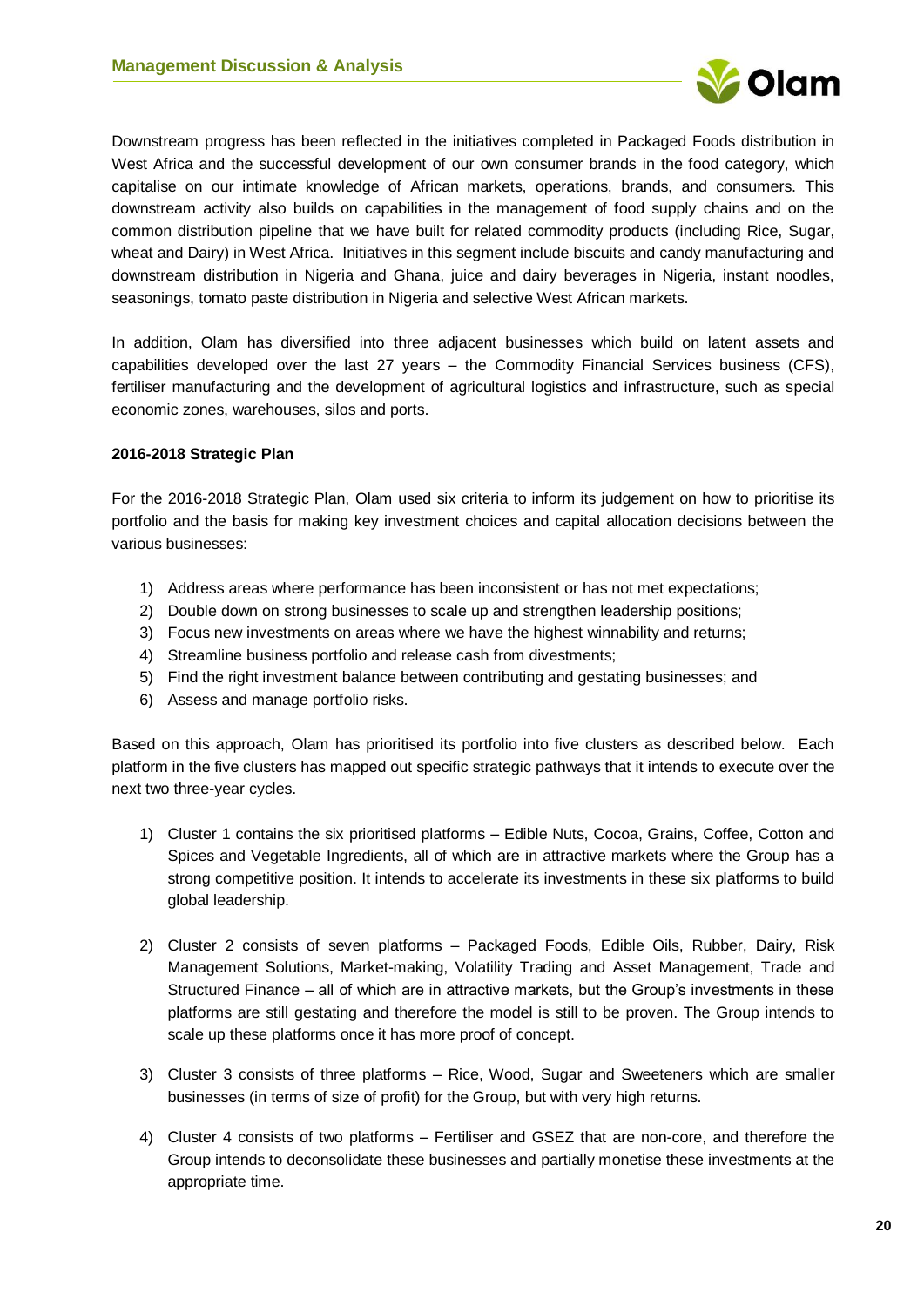

5) Cluster 5 – prioritise and focus on Africa as a separate vertical, by leveraging the region as a globally competitive supply source, supplying food staples and ingredients into Africa, participating in its consumer story and investing in Africa's agricultural logistics and infrastructure.

#### **Growing responsibly**

'Growing Responsibly' describes how we do business. It is embedded within our entire business framework and we believe that it is only by doing business 'the right way' that we can create long-term sustainable value for us and all our stakeholders. We are working towards achieving end-to-end sustainable supply chains by 2020. This means ensuring our staff are equipped to make the right choices, respecting people and natural resources. Small-scale farmers sit at the heart of what we do – we source from four million smallholders. In 2010, The Olam Livelihood Charter (OLC) was launched to set a benchmark for projects that incorporate all of our eight Charter principles of Finance, Improved Yield, Labour Practices, Market Access, Quality, Traceability, Social Investment and Environmental Impact.

#### **A unique and entrepreneurial culture**

One of the major factors that sets Olam apart is our unique culture: we think and act as owner-managers, focused both on the realisation of short-term results and the creation of long-term value for our stakeholders. A fully aligned organisational structure, culture and long-term compensation system support these objectives.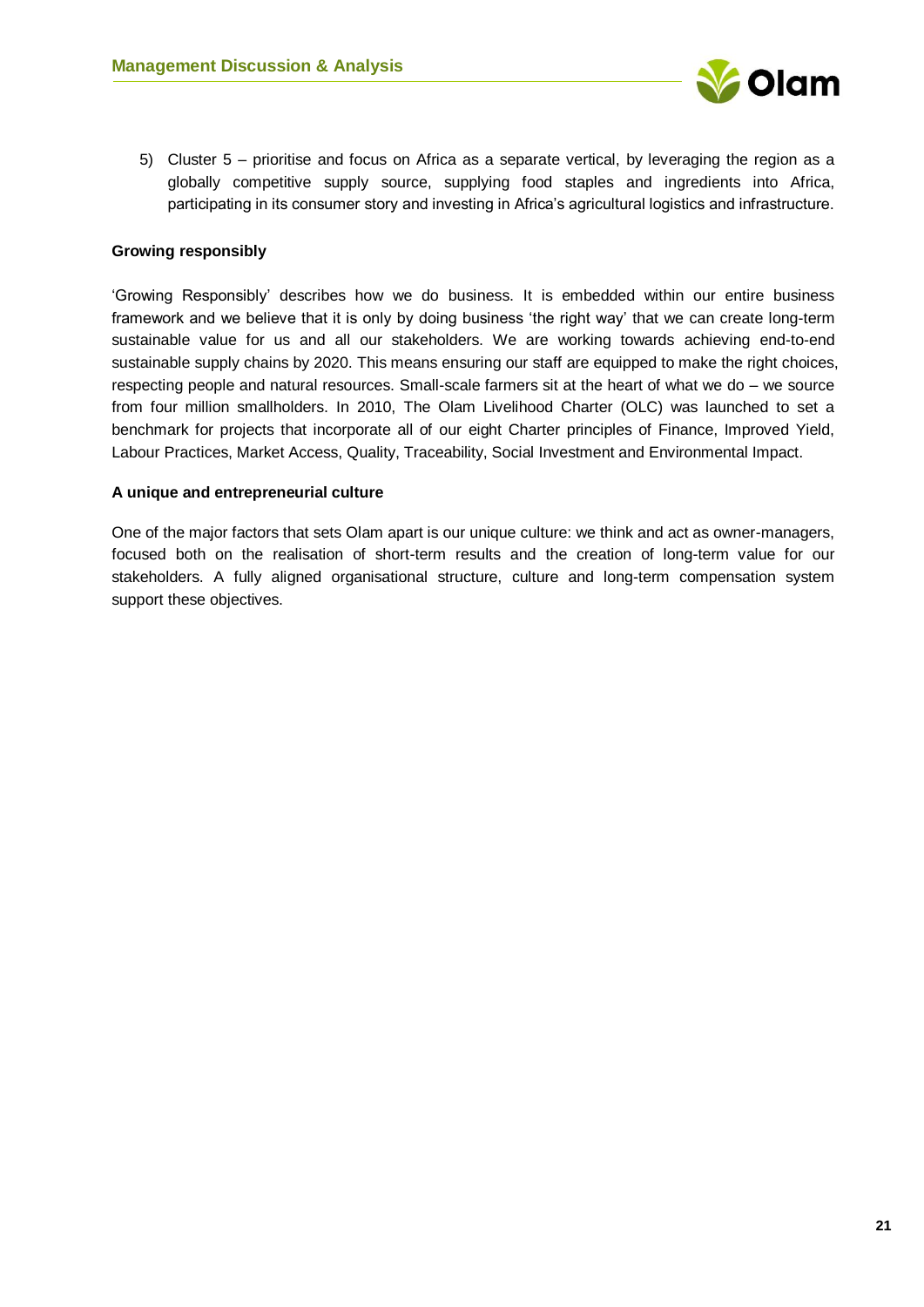

# <span id="page-21-0"></span>**Business Segmentation and Reporting**

We organise Olam's operations into five business segments and three value chain segments for reporting purposes. The distribution of the 18 platforms across the business segments and the activities across the value chain segments are given below:

| <b>5 Business Segments</b>                              |          | <b>18 Platforms</b>                                                                                                                                                                                                              |
|---------------------------------------------------------|----------|----------------------------------------------------------------------------------------------------------------------------------------------------------------------------------------------------------------------------------|
| <b>Edible Nuts, Spices and Vegetable</b><br>Ingredients | 1)<br>2) | Edible Nuts (cashew, peanuts, almonds, hazelnuts,<br>pistachios, walnuts, sesame and beans including pulses,<br>lentils and peas)<br>Spices and Vegetable Ingredients (including pepper, onion,<br>garlic, capsicums and tomato) |
| <b>Confectionery and Beverage</b>                       | 3)       | Cocoa                                                                                                                                                                                                                            |
| <b>Ingredients</b>                                      | 4)       | Coffee                                                                                                                                                                                                                           |
|                                                         | 5)       | Rice                                                                                                                                                                                                                             |
|                                                         | 6)       | Sugar and Sweeteners                                                                                                                                                                                                             |
| <b>Food Staples and Packaged Foods</b>                  | 7)       | <b>Grains and Animal Feed</b>                                                                                                                                                                                                    |
|                                                         | 8)       | <b>Edible Oils</b>                                                                                                                                                                                                               |
|                                                         | 9)       | Dairy                                                                                                                                                                                                                            |
|                                                         | 10)      | Packaged Foods                                                                                                                                                                                                                   |
|                                                         | 11)      | Cotton                                                                                                                                                                                                                           |
| <b>Industrial Raw Materials, Ag</b>                     |          | 12) Wood Products                                                                                                                                                                                                                |
| Logistics & Infrastructure                              | 13)      | Rubber                                                                                                                                                                                                                           |
| (formerly known as Industrial Raw                       |          | 14) Fertiliser                                                                                                                                                                                                                   |
| Materials)                                              | 15)      | Gabon Special Economic Zone (GSEZ including ports and                                                                                                                                                                            |
|                                                         |          | infrastructure)                                                                                                                                                                                                                  |
| <b>Commodity Financial Services</b>                     | 16)      | <b>Risk Management Solutions</b>                                                                                                                                                                                                 |
| (CFS)                                                   | 17)      | Market-making, Volatility Trading and Asset Management                                                                                                                                                                           |
|                                                         | 18)      | <b>Trade and Structured Finance</b>                                                                                                                                                                                              |

**Note**: The H1 2016 and H1 2017 results for the CFS segment do not include those of Trade and Structured Finance.

| 3 Value Chain Segments            | <b>Value Chain Activity</b>                                                                                                                                                                                                 |  |  |  |
|-----------------------------------|-----------------------------------------------------------------------------------------------------------------------------------------------------------------------------------------------------------------------------|--|--|--|
| <b>Supply Chain</b>               | Includes all activities connected with origination, sourcing,<br>primary processing, logistics, trading, marketing (including value-<br>added services) and risk management of agricultural products<br>and the CFS segment |  |  |  |
| <b>Upstream</b>                   | Includes all activities relating to farming (annual row crops),<br>plantations (perennial tree crops), Dairy farming and forest<br>concessions                                                                              |  |  |  |
| <b>Midstream &amp; Downstream</b> | Includes all activities relating to secondary processing, contract<br>manufacturing, branded distribution, private label activities and<br>Ag logistics and Infrastructure                                                  |  |  |  |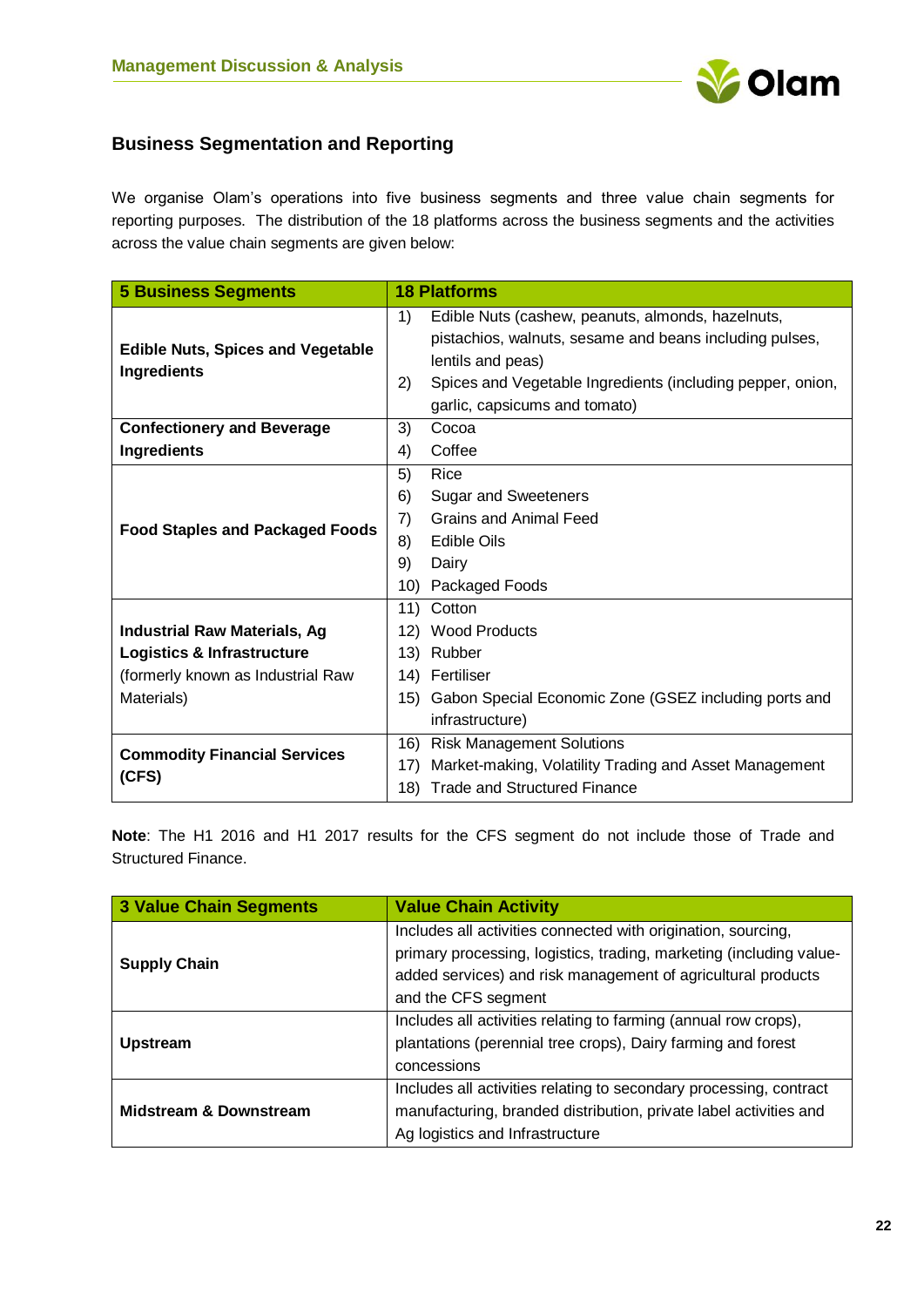

The production of agricultural products is seasonal in nature. The seasonality of the products in our global portfolio depends on the location of the producing country. The harvesting season for most of the agricultural products for countries situated in the northern hemisphere generally falls between October and March. Countries in the southern hemisphere have harvesting seasons between April and September.

It is also not unusual to experience both delays, as well as early starts, to the harvesting seasons in these countries in a particular year, based on weather patterns. In addition to an early or delayed harvesting season, the precise timing and size of arrivals of these products can also vary based on the farmers' selling decisions; these are mainly a function of the farmers' view on prices and inventory holding capacity. The majority of our origins are located in the northern hemisphere. Consequently, our earnings tend to be relatively higher in the first half of the year (January to June) compared to the second half of the year (July to December).

Based on this seasonality, we have observed the distribution of our earnings in prior periods follow the schedule below:

| l Q1        | Q <sub>2</sub> | 1 <sup>st</sup> Half | Q3          | Q4         | $2nd$ Half |
|-------------|----------------|----------------------|-------------|------------|------------|
| Jan - March | Apr – June     | Jan – June           | July - Sept | Oct - Dec  | July – Dec |
| $35 - 40%$  | $25 - 30%$     | $60 - 70%$           | $5 - 10\%$  | $25 - 30%$ | $30 - 40%$ |